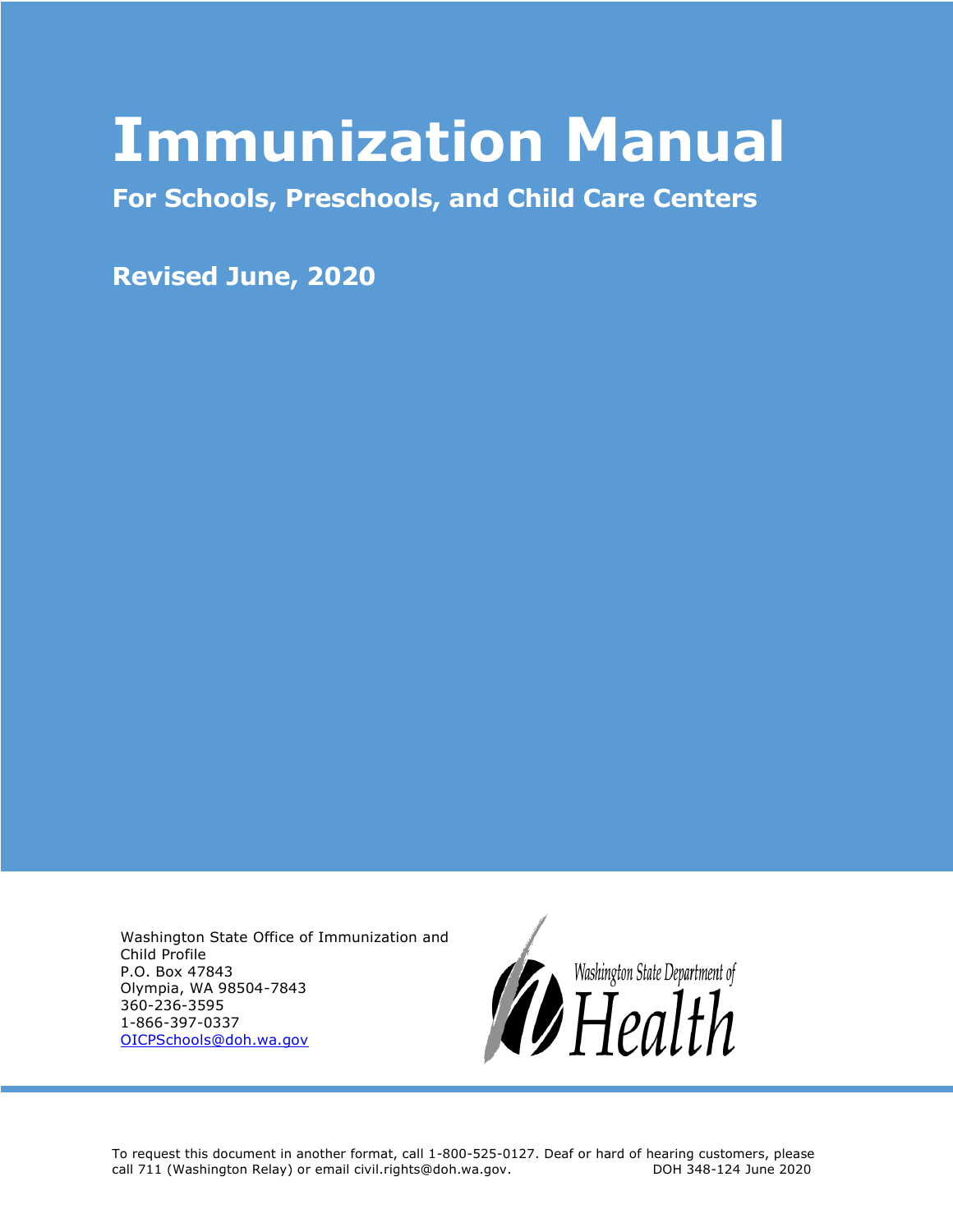#### **Acknowledgements**

#### **Washington State Department of Health, Office of Immunization and Child Profile staff:**

Kathy Bay, DNP, RN, CENP *Clinical, Quality, Epidemiology, and Schools Section Manager*

Jennifer Coiteux MPA, LSSBB Interim Director

Hannah Febach, MPH *Senior Policy Analyst*

Chas DeBolt, RN, MPH *Vaccine-Preventable Disease Epidemiologist*

Jafar Zahir *Immunization Assessment Coordinator*

Phillip Wiltzius, MS, CHES *Health Educator*

Katherine Graff, BSN, RN *School and Child Care Immunization Nurse Consultant*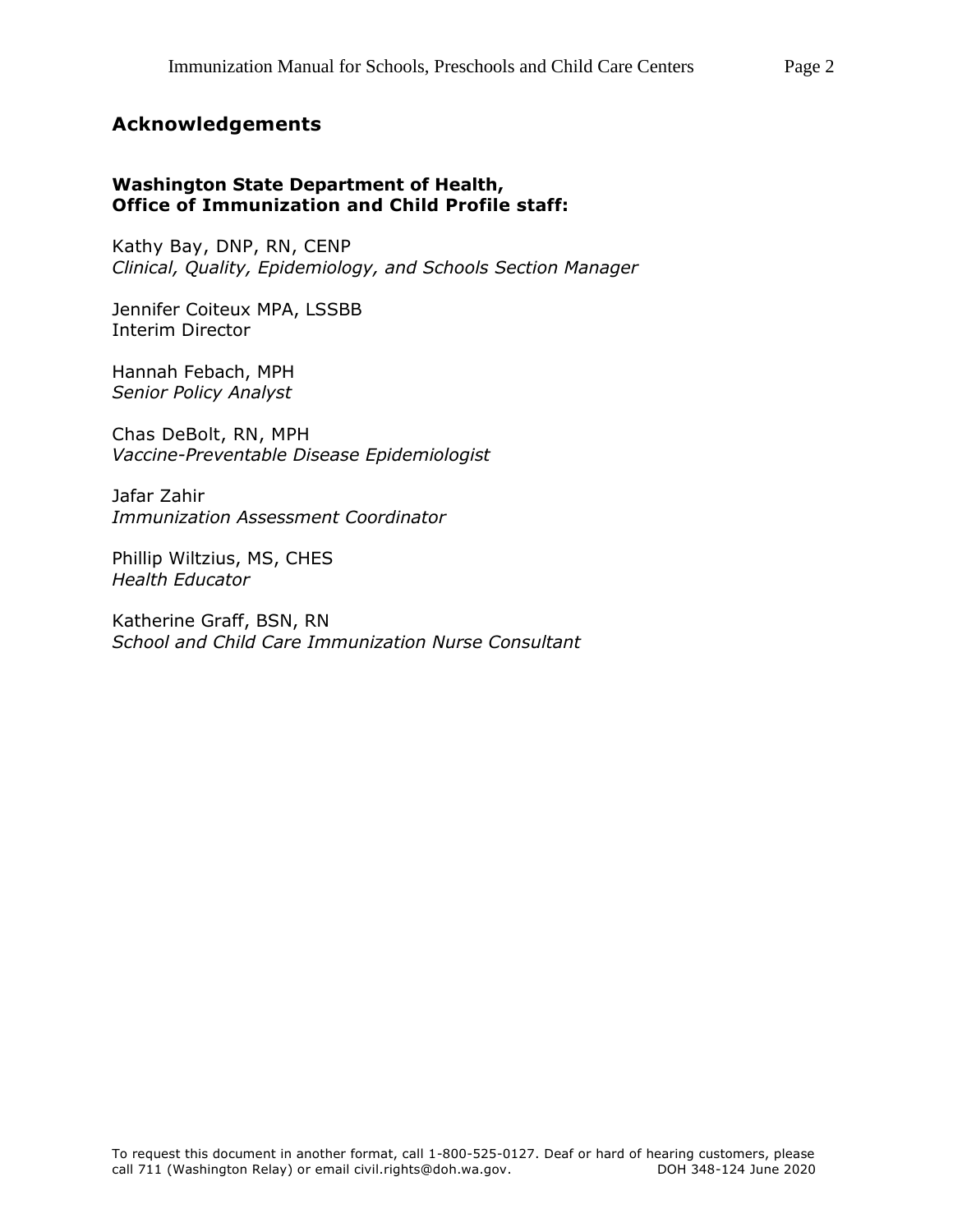## **Table of Contents**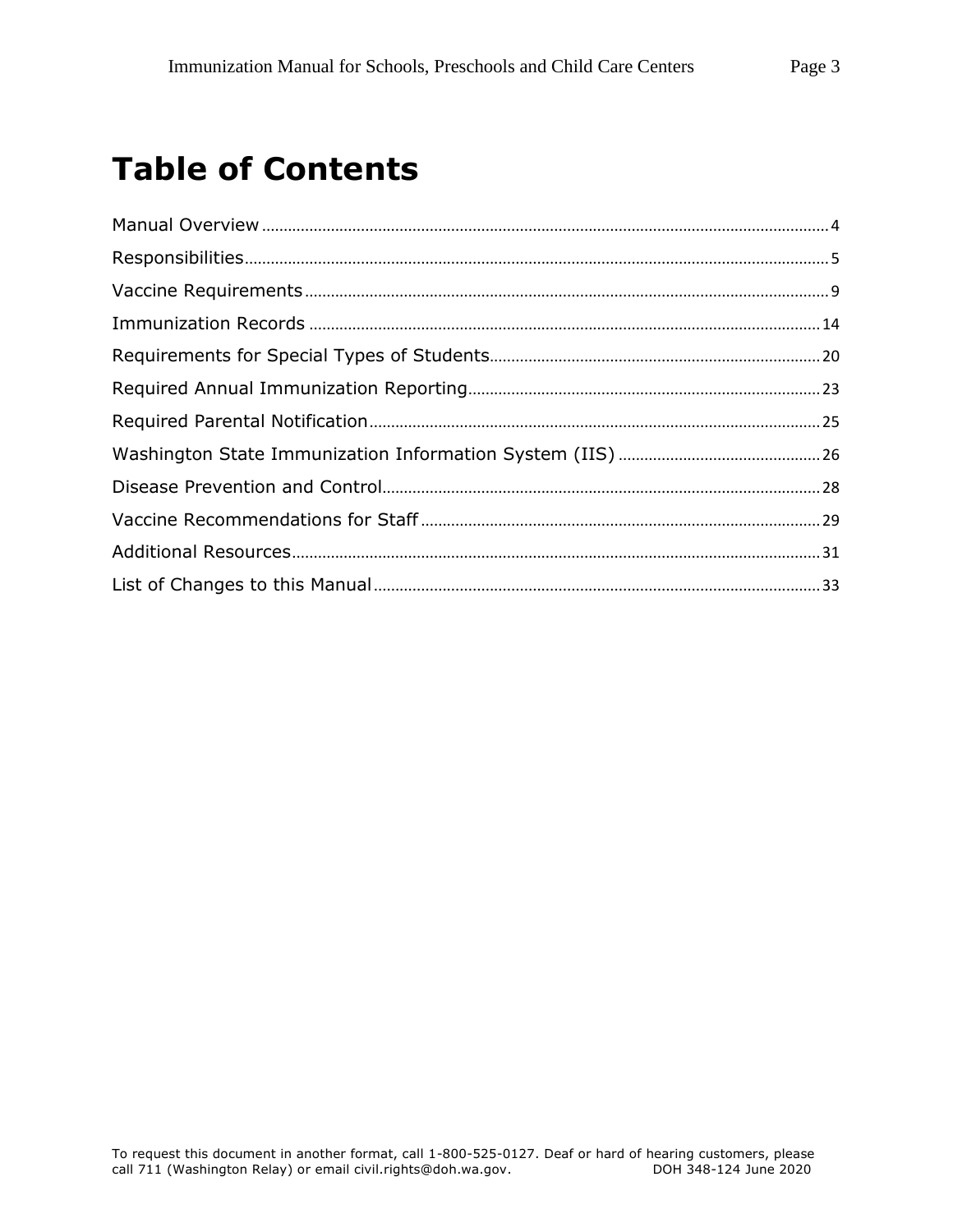## <span id="page-3-0"></span>**Manual Overview**

The *Immunization Manual for Schools, Preschools, and Child Cares<sup>1</sup>* is a reference guide for school and child care staff who process Certificate of Immunization Status and Certificate of Exemption forms, complete immunization status reports, and answer questions from parents and guardians about immunization requirements for children. Many of you deal with immunizations every day and are expected to know a lot about them. This manual will help you.

You can find the manual on the Department of Health's Office of Immunization and Child Profile Web site at: [www.doh.wa.gov/SCCI.](https://www.doh.wa.gov/SCCI) While you may want to print the manual and place it in a three-ring binder, we suggest you access it electronically to get the most up-to-date information.

The manual can help you:

- Understand Washington State immunization requirements for children attending school, preschool, and child care.
- Work successfully with parents, school administrators, and healthcare providers regarding immunization regulations.
- Answer questions about the immunizations a child needs for school, preschool and child care.
- Prepare the required school and child care Annual Immunization Status Report.
- Report communicable diseases at your school, preschool, or child care to local public health officials.
- Work with public health officials during a disease outbreak.
- Find immunization resources.

 $\overline{a}$ 

<sup>&</sup>lt;sup>1</sup> "Preschools and child cares" in this manual include: preschools and child care centers associated with public and private schools, Head Start/ECEAP programs, licensed in-home child care, licensed child care centers, and children's group homes.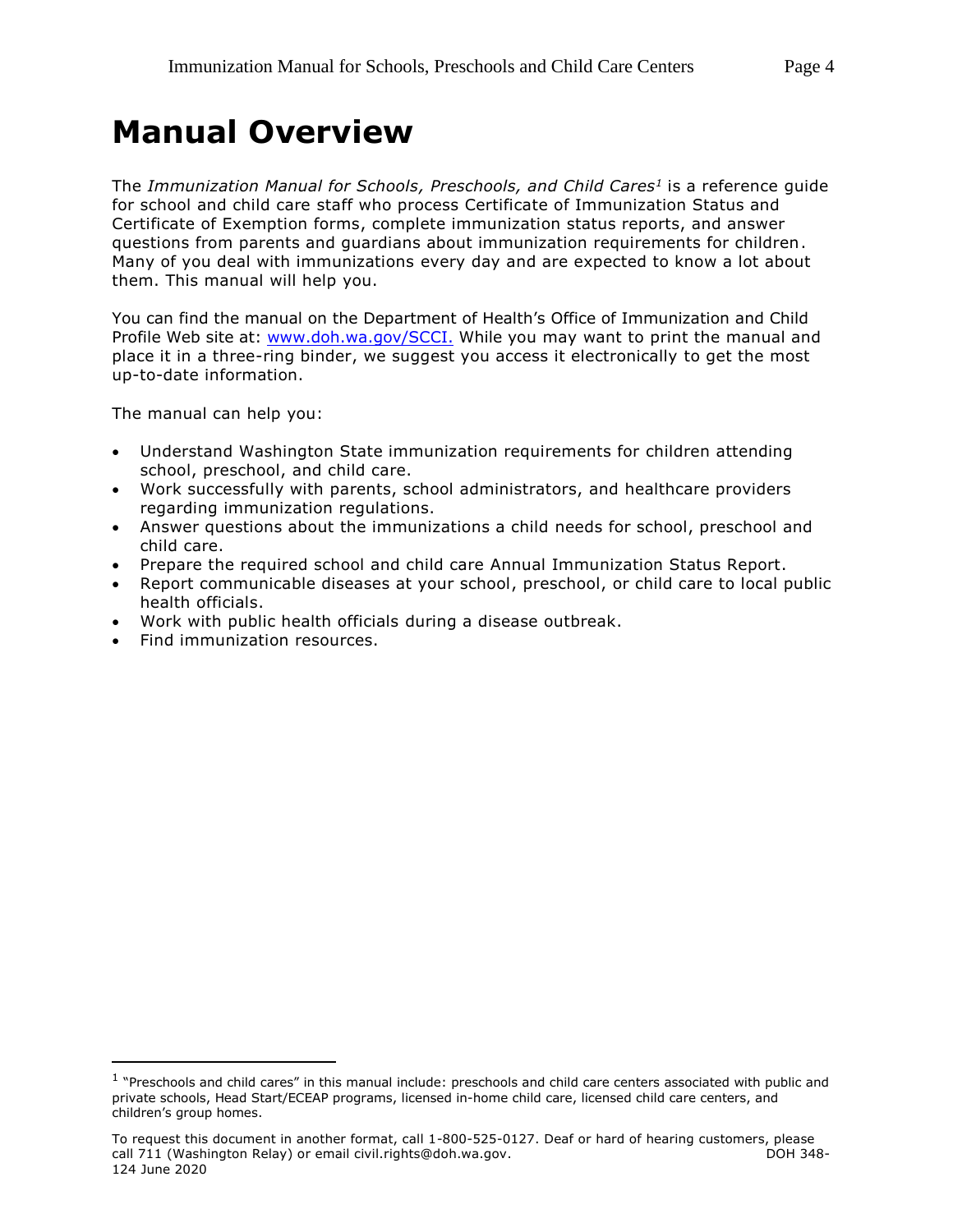## <span id="page-4-0"></span>**Responsibilities**

Many organizations and individuals have responsibilities for immunizing children and students in Washington State. See below for specific responsibilities.

## **Parents/Guardians**

Parents, foster parents, and guardians are responsible for their child meeting immunization requirements. Parents should keep accurate and up-to-date immunization records for their children. Parents must submit a complete and medically verified [Certificate of Immunization](#page-10-0)  [Status \(CIS\)](#page-10-0) to their child's school, preschool, or child care before the child can attend. See [WAC 246-105-050](http://app.leg.wa.gov/wac/default.aspx?cite=246-105-050) for more information.

## **Health Care Providers**

These licensed health care providers can prescribe vaccines:

- Medical Doctors (MD)
- Doctors of Osteopathy (DO)
- Naturopathic Doctors (ND)
- Licensed Physician's Assistants (PA)
- Nurse Practitioners (ARNP) with prescriptive authority
- Pharmacists

Health care providers are encouraged to immunize patients according to the most current Centers for Disease Control (CDC) Advisory Committee on Immunization Practices (ACIP) recommended immunization schedules. Health care providers:

- Educate parents and guardians about communicable diseases and immunizations. This includes giving them a current Vaccine Information Statement (VIS) for each vaccine administered.
- Give information on the benefits and risks of immunization to parents or guardians wanting to exempt (excuse) their child from immunization requirements. Health care providers licensed in Washington who are physicians (M.D.), physician assistants (P.A.), osteopaths (D.O.), naturopaths (N.D.), and advanced registered nurse practitioners (A.R.N.P.), meet the definition of health care practitioner and can sign the official Certificate of Exemption or write and sign a letter containing the same information. A health care practitioner who, in good faith, signs the statement that they have provided the parent with information about the benefits and risks of immunization for the child is immune from civil liability for providing their signature. See [RCW](https://app.leg.wa.gov/rcw/default.aspx?cite=28A.210.090)  [28A.210.090](https://app.leg.wa.gov/rcw/default.aspx?cite=28A.210.090) for more information.
- Must provide parents with a written record of immunizations administered, as noted in [RCW 28A.210.100.](http://app.leg.wa.gov/rcw/default.aspx?cite=28A.210.100) Providers can print the Certificate of Immunization Status (CIS) with the child's immunization history if they have access to the Washington State Immunization Information System (WAIIS).
- May sign a hardcopy CIS to verify that the immunization dates written on the CIS are accurate.

The Health Insurance Portability and Accountability Act (HIPAA) privacy rule permits providers to disclose proof of required immunizations to a school with agreement from the parent or guardian. The agreement may be obtained orally or in writing, and need not be signed or contain the other elements required in a formal, written HIPAA authorization. More information about the HIPAA Privacy rule and student immunizations can be found at: [www.hhs.gov/hipaa/for](https://www.hhs.gov/hipaa/for-professionals/privacy/guidance/student-immunizations/index.html)[professionals/privacy/guidance/student-immunizations/index.html.](https://www.hhs.gov/hipaa/for-professionals/privacy/guidance/student-immunizations/index.html)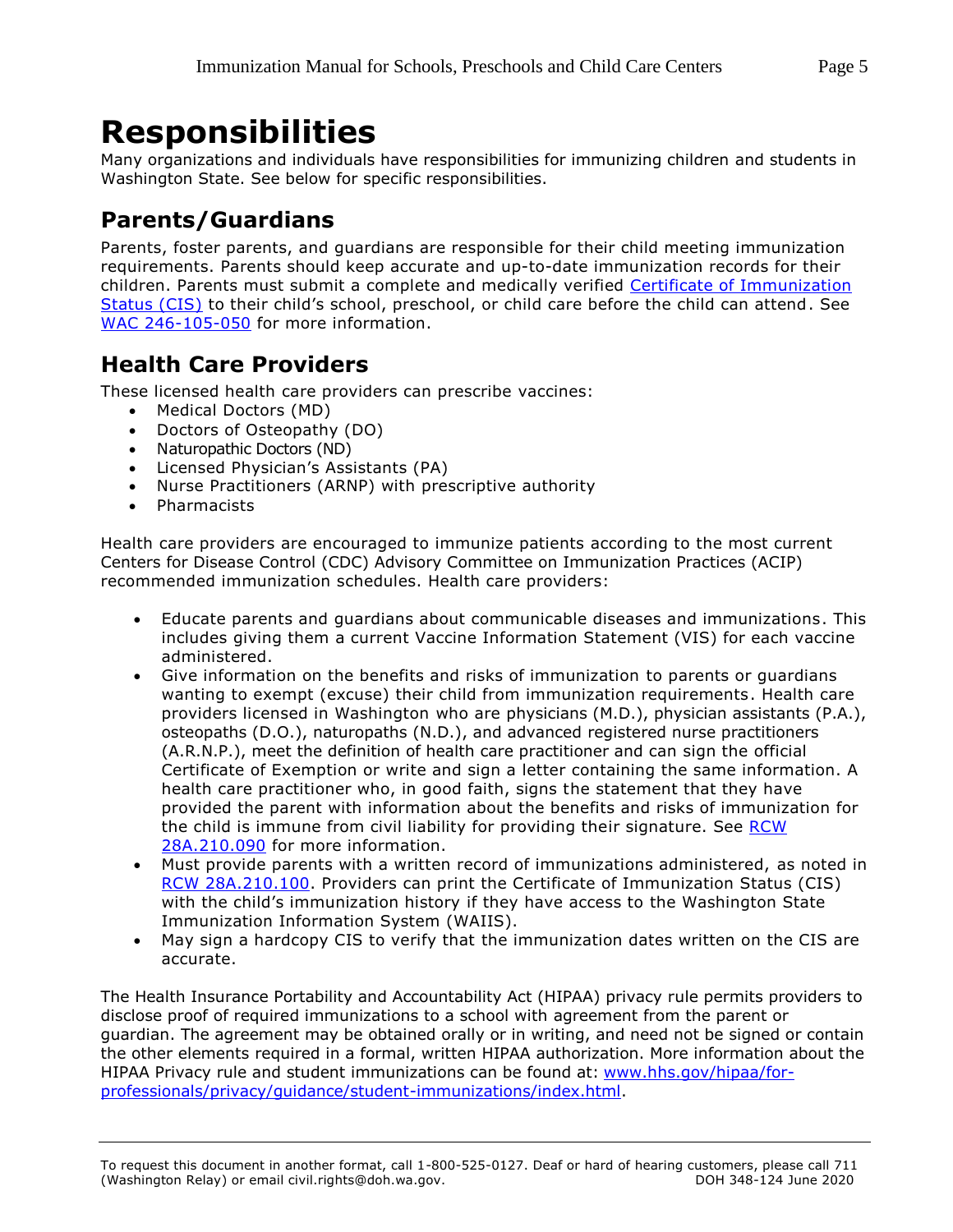## **School, Preschool, and Child Care Staff**

Administrators in these facilities have final responsibility when it comes to immunization compliance. It is the duty of the administrator, by law, [RCW 28A.210.120,](http://app.leg.wa.gov/rcw/default.aspx?cite=28A.210.120) to exclude children from school, preschool, or child care if they do not meet immunization requirements.

Administrators may designate other staff to do immunization compliance tasks, such as nurses, health assistants, secretaries, or volunteers. Schools, preschools and child cares should have policies to protect confidential information such as immunization records.

It is the responsibility of schools, preschools, and child cares to do the following immunization compliance tasks:

- Review Certificate of Immunization Status (CIS) forms to ensure they are medically verified.
- Have a school administrator, school nurse or their designee who can verify a hardcopy CIS with attached medical immunization records and sign it to verify its accuracy.
- Review Certificate of Exemption (COE) forms to ensure they are completed correctly.
- Create a filing system for the required CIS and COE forms, such as alphabetizing by grade level, name, or other system to make it easier to keep the immunization records up to date.
- Identify students who are missing required immunizations and contact parents for follow-up to maintain the conditional status timelines.
- Exclude children who do not meet the immunization requirements.
- Identify and keep a list of susceptible students (students with an exemption or missing doses) to use in the event of a disease outbreak. This list must be transmitted to the local health department within 24 hours upon request.
- Keep track of staff vaccinations or remind staff that they may need to provide their immunization records in the event of an outbreak.
- Teach staff and parents about the importance of getting immunized.
- Follow state immunization laws and school requirements. Links to the applicable RCW's and WACs can be found at [www.doh.wa.gov/SCCI.](http://www.doh.wa.gov/SCCI)

## **Local Health Jurisdictions**

Several local health jurisdictions (LHJs) administer immunizations. Some give out Certificates of Immunization Status, other immunization forms, and materials about communicable disease and immunization rules. Public health officials have the responsibility to work with schools, preschools, and child cares to prevent and control outbreaks of vaccine preventable diseases. They also work with health care providers to maintain or improve immunization rates in their communities. In the event of a disease outbreak, the health officer of the LHJ is the only person with the authority to exclude children and staff from school, preschool or child care. You can find local health jurisdiction websites and contact information at [www.doh.wa.gov/AboutUs/PublicHealthSystem/LocalHealthJurisdictions.](https://www.doh.wa.gov/AboutUs/PublicHealthSystem/LocalHealthJurisdictions)

## **State Agencies**

#### **Department of Health**

The Office of Immunization and Child Profile at the Washington State Department of Health tracks immunization levels in the state as part of a federal requirement. Staff answer questions about the immunization requirements and are a resource for vaccines and vaccinepreventable diseases. The office has the responsibility to develop the Certificate of Immunization Status and Certificate of Exemption forms, and align the ages and vaccination intervals specified in the national immunization guidelines with a corresponding grade level. Public health staff may review school, preschool, and child care facility immunization records to ensure they comply with state regulations, per [RCW 28A.210.110.](http://app.leg.wa.gov/rcw/default.aspx?cite=28A.210.110)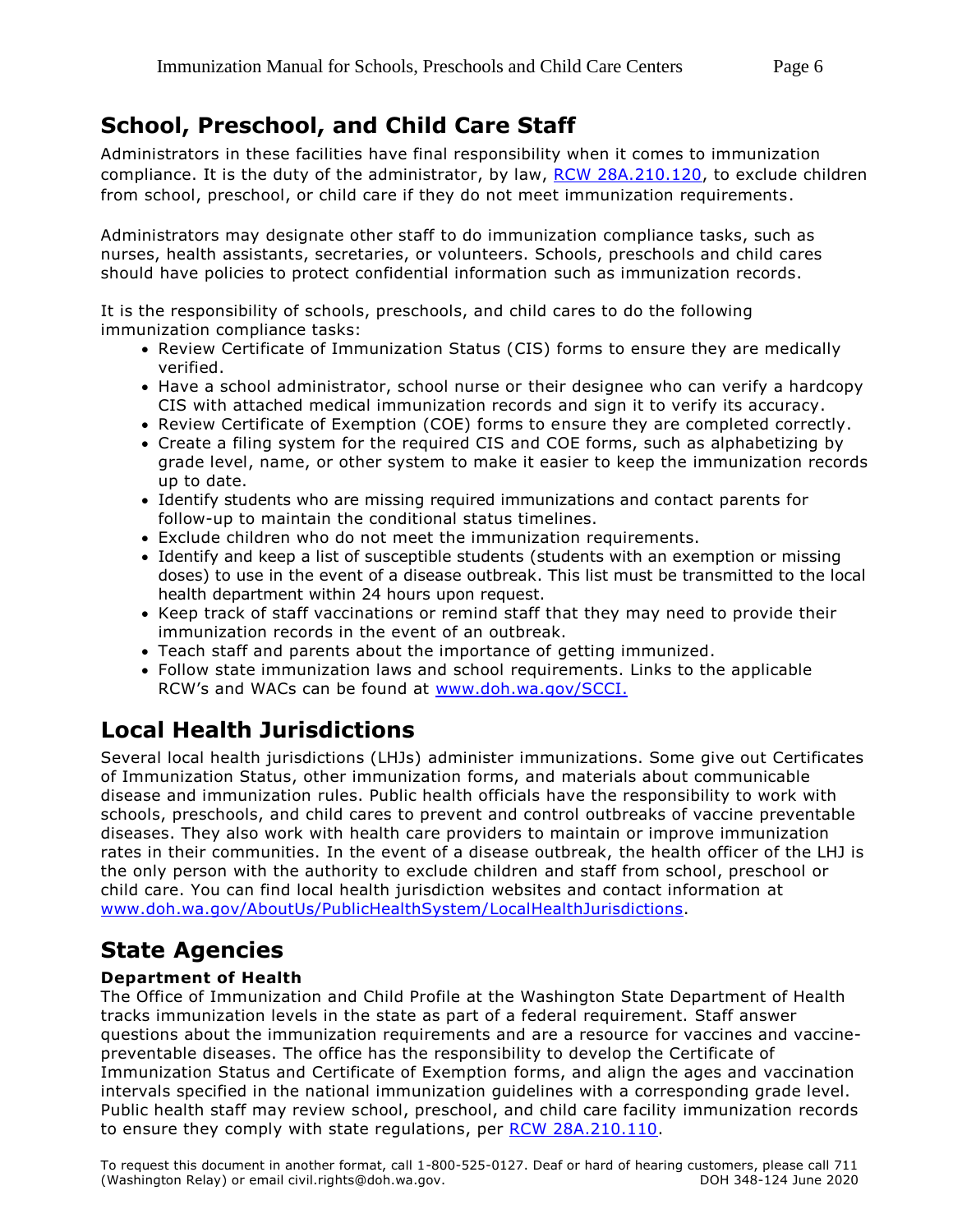#### **State Board of Health**

The State Board of Health has the authority to make immunization rules. These rules include the immunizations children must have in order to enter school, preschool or child care, procedures for complying with a schedule to achieve full immunization, and the documentation required for proof of immunization. See [RCW 28A.210.140](http://app.leg.wa.gov/rcw/default.aspx?cite=28A.210.140) for more information.

#### **State Board of Education**

The State Board of Education has the authority to establish the rules governing the exclusion of students from private schools for failure to comply with the immunization requirements. See [Chapter 180-38 WAC](https://app.leg.wa.gov/wac/default.aspx?cite=180-38) for more information.

#### **Department of Children, Youth and Families**

The Department of Early Learning has the authority to establish rules governing the exclusion of children from child care for failure to comply with the immunization requirements. They enforce immunization rules for licensed preschools and child cares. See [Chapter 110-300](https://app.leg.wa.gov/wac/default.aspx?cite=110-300)  [WAC](https://app.leg.wa.gov/wac/default.aspx?cite=110-300) for more information.

#### **Office of the Superintendent of Public Instruction**

The Office of the Superintendent of Public Instruction (OSPI), in consultation with the State Board of Health, has the authority to establish the rules governing the exclusion of students from public schools for failure to comply with the immunization requirements. See WAC [392-380-](https://app.leg.wa.gov/wac/default.aspx?cite=392-380-050) [050](https://app.leg.wa.gov/wac/default.aspx?cite=392-380-050) for more information. They also:

- Provide information to public schools about immunization requirements and how to properly contain contagious diseases at schools.
- Adopt rules regarding immunization records of transferring students. See WAC [392-](https://app.leg.wa.gov/wac/default.aspx?cite=392-182-020) [182-020](https://app.leg.wa.gov/wac/default.aspx?cite=392-182-020) for more information.
- Consult with the Department of Health (DOH) to prepare information for schools to comply with the law. For example, OSPI consults with DOH for information on meningococcal and human papillomavirus. Schools are required by law to send this information to parents or guardians.
- Consult with school districts on immunization issues.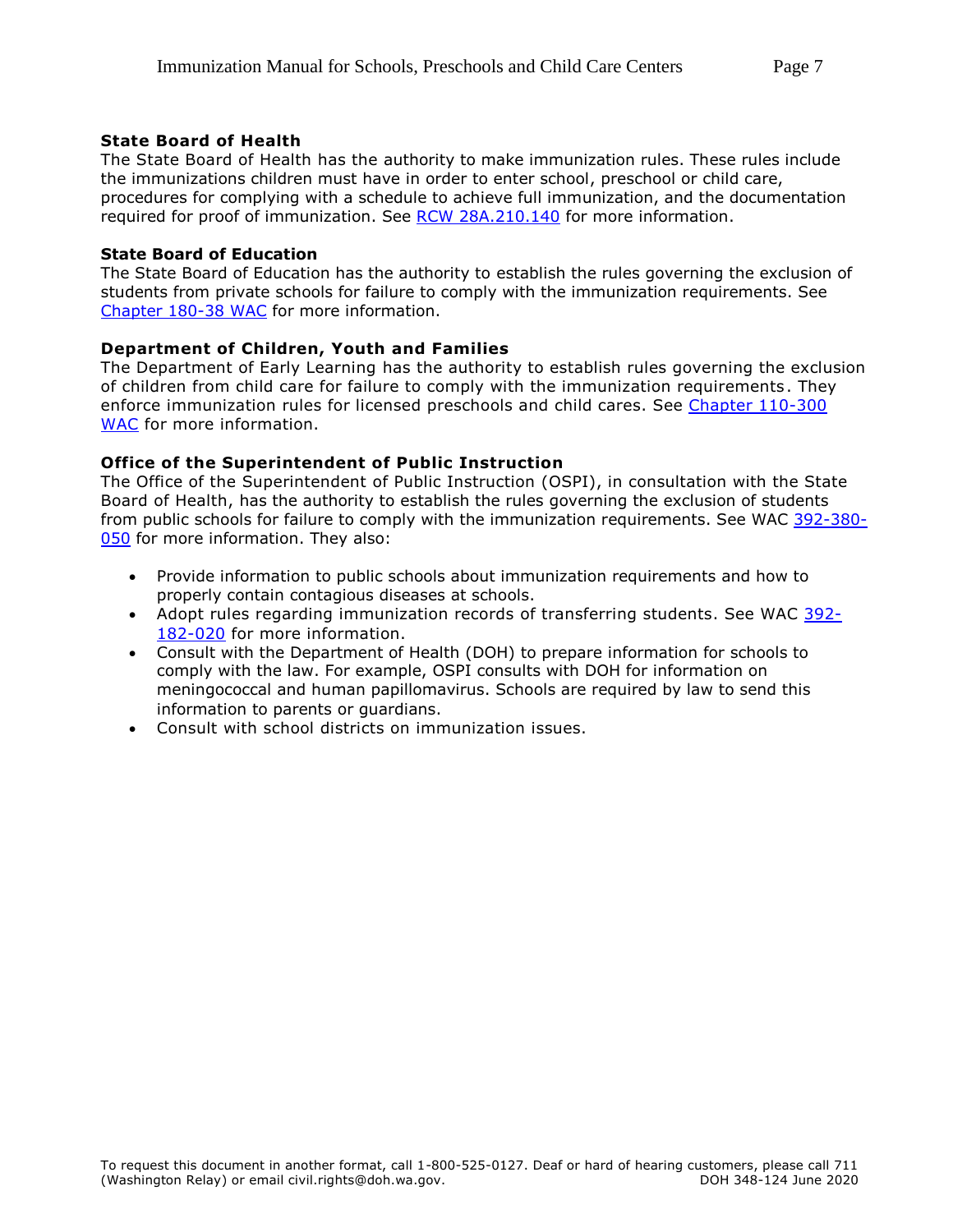The network of partners involved in childhood immunization is shown below.

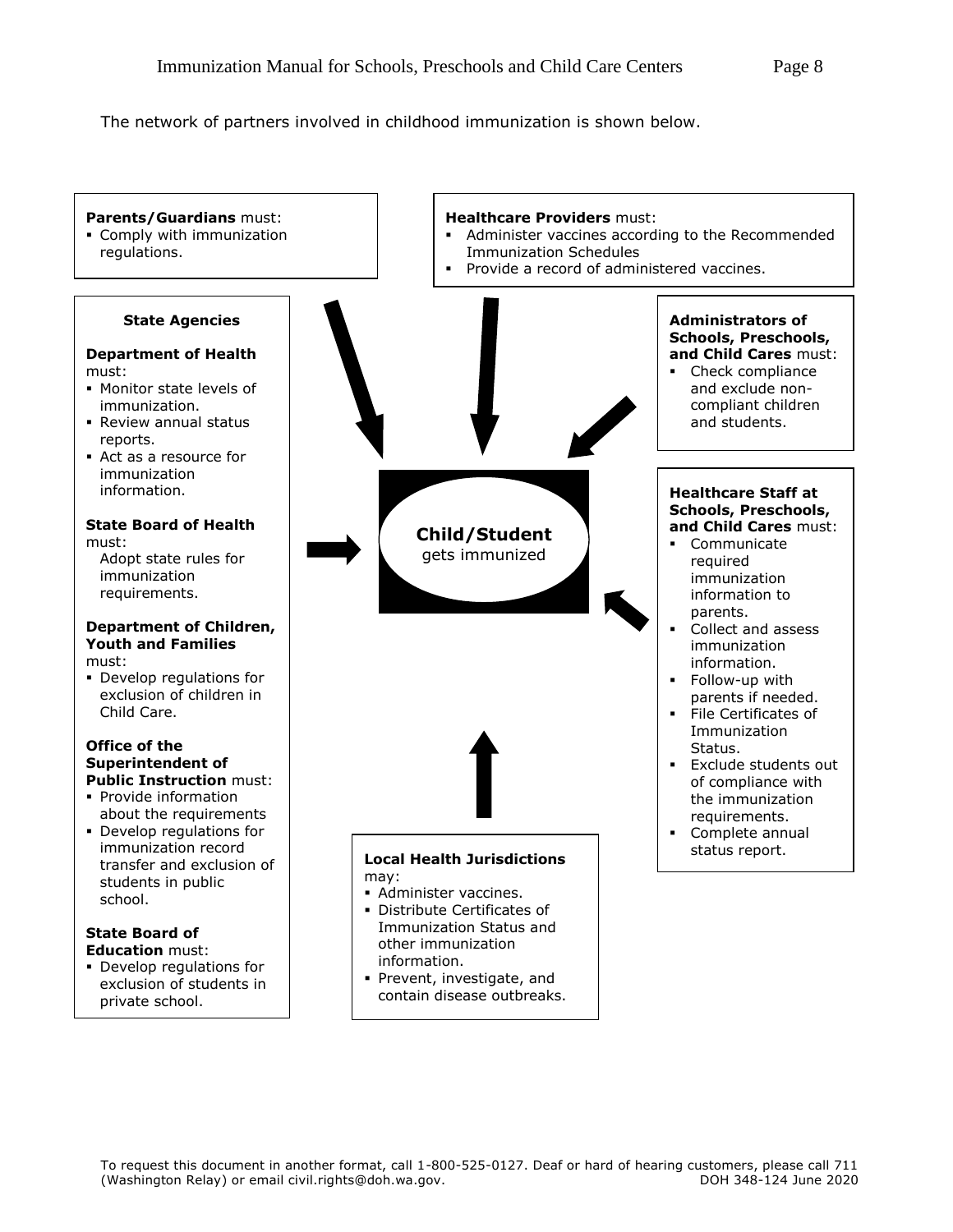## <span id="page-8-0"></span>**Immunization Requirements**

School, preschool, and child care staff can help to protect children against serious diseases by encouraging full and timely immunization. Help parents understand that:

- Each child must have a record of his or her immunizations on a medically verified Certificate of Immunization Status (CIS) or have a completed Certificate of Exemption on file for each of the diseases for which full immunization is required.
- Immunizing on time gives children the best protection.
- Immunization requirements in schools, preschools, and child cares have been shown to increase immunization coverage.
- Communicable diseases still exist and international travel can bring diseases common in other parts of the world to our communities.
- Keeping up-to-date records at home and at school is vital.
- All children under the age of 19 can get immunizations at no cost in our state. Providers may charge an administration fee, but they must waive the fee if asked by the parent.

## **Recommended Versus Required Immunizations**

Not all of the immunizations recommended for children are required for school or child care entry in Washington. These definitions can help:

- **Recommendations:** The Centers for Disease Control and Prevention (CDC) Advisory Committee on Immunization Practices (ACIP) makes vaccine recommendations that providers follow as the "best practice" to get the best protection from vaccine preventable diseases. The ACIP updates the recommended immunization schedule annually.
- **Requirements:** State law requires children to have documentation of full immunity to certain diseases to enter school, preschool, and child care. See [RCW 28A.210.080](http://app.leg.wa.gov/RCW/default.aspx?cite=28A.210.080) for more details.
	- o The law directs the State Board of Health (SBOH) to determine which diseases children must have immunity against. The SBOH writes the rules in the Washington Administrative Code (WAC). The rule says a child documenting immunity though vaccination must be vaccinated according to the ages and vaccine intervals set forth in the ACIP recommended immunization schedule published in a specific year. The WAC may not always reference the most recently published ACIP schedule. See [Chapter 246-105 WAC](http://app.leg.wa.gov/wac/default.aspx?cite=246-105) for the currently referenced schedule.
	- $\circ$  The SBOH directs the State Department of Health to align the ages and intervals specified in the ACIP schedule with a corresponding school grade level.

## **Required Immunizations:**

According to the Washington Administrative Code WAC [246-105-030,](http://app.leg.wa.gov/wac/default.aspx?cite=246-105-030) any child attending school, preschool, or child care in Washington State is required by law to be fully immunized against the following diseases:

| Chickenpox (Varicella)                       | Mumps                      |
|----------------------------------------------|----------------------------|
| Diphtheria                                   | Pneumococcal disease*      |
| German measles (Rubella)                     | Polio (Poliomyelitis)      |
| Haemophilus influenzae type b disease (Hib)* | Tetanus                    |
| Hepatitis B                                  | Whooping cough (Pertussis) |
| Measles (Rubeola)                            |                            |

\*required only for preschool and child care attendance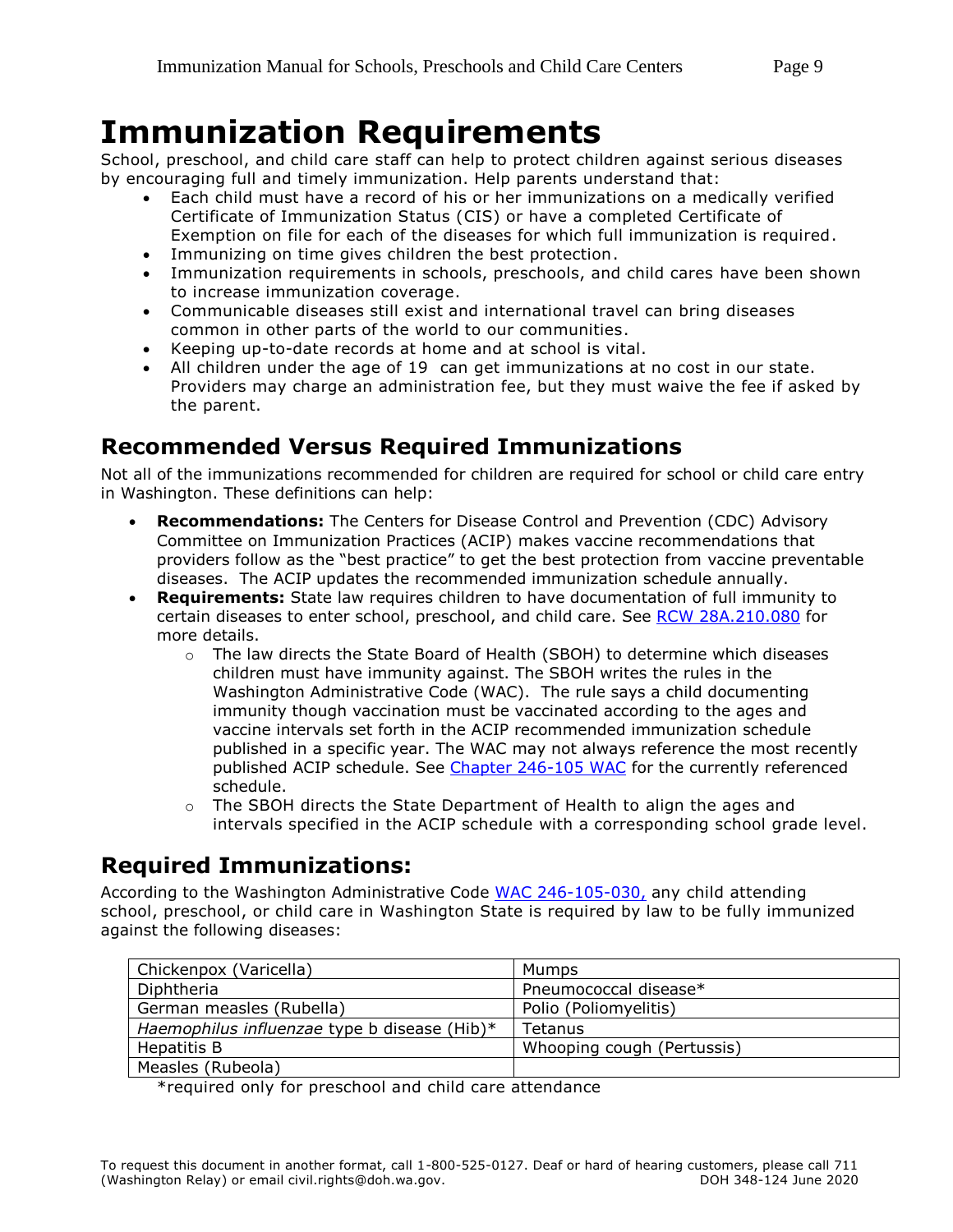### **Vaccine Requirement Charts and Resources**

The Washington State vaccine requirements charts and the Individual Vaccine Requirements Summary (IVRS) are updated each school year and are available at [www.doh.wa.gov/SCCI.](http://www.doh.wa.gov/SCCI)

To document immunity by vaccination, children must have the vaccine doses required in the applicable chart below. The vaccine doses must be given at the appropriate ages and intervals. Documentation of vaccination given to schools or child care centers must be medically verified.

**Vaccines Requirement Charts for School Attendance, Grades K-12**

There are vaccine requirement charts for school attendance in grades K-12. There is an English version for school staff, and parent versions in multiple languages.

 To find the doses required in the chart, look at the column that includes the student's grade and match it with the row for the required vaccine. For example, a student entering Kindergarten needs two doses of MMR vaccine. The requirements and rules vary depending on the student's grade.

#### **Vaccines Required Charts for Child Care/Preschool Attendance**

There are vaccine requirement charts for child care and preschool. There is an English and Spanish version for staff, and parent versions in multiple languages.

 To read the chart, find the child's age range and follow the row across to find the number of vaccine doses required by that age. For example, if a child is 6 ½ months old (not yet 7 months old), look at the row "By 5 months". A 6  $\frac{1}{2}$  month old child needs a total of 2 doses of DTaP vaccine. By the time the child reaches 7 months, they will need 3 total doses.

#### **Individual Vaccine Requirements Summary** (IVRS)

<span id="page-9-0"></span>The Individual Vaccine Requirements Summary (IVRS) is a companion to the vaccines required charts. It provides detailed information about the number of doses needed, the minimum age and intervals of the doses, exceptions to these rules, and the catch-up schedules.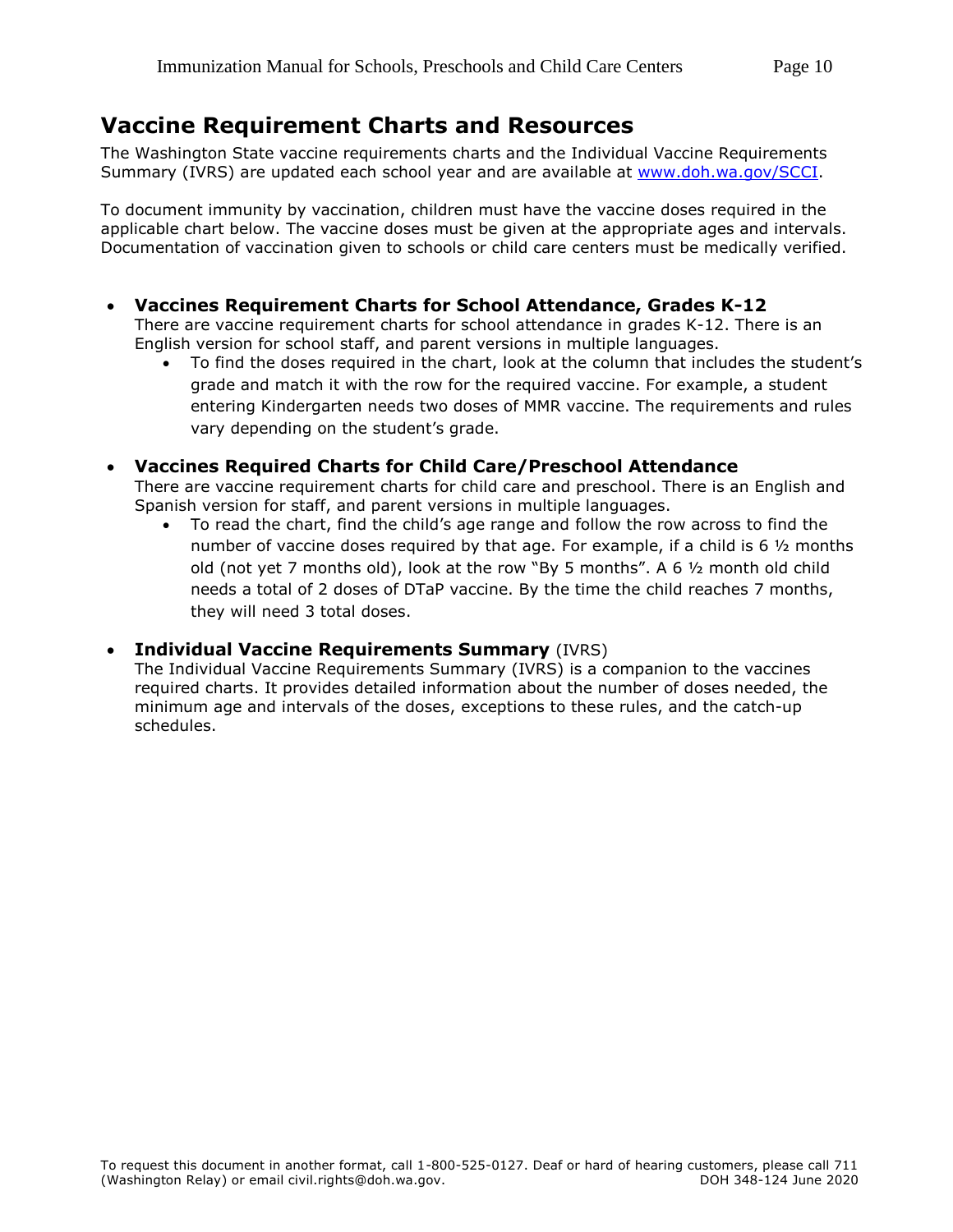## **Immunization Status**

Definitions can be found in [WAC 246-105-020.](http://app.leg.wa.gov/wac/default.aspx?cite=246-105-020)

#### **Complete or Fully Immunized**

Children have an immunization status of "complete" if they have documentation of full immunity against each of the vaccine–preventable diseases listed in [WAC 246-105-030.](http://app.leg.wa.gov/wac/default.aspx?cite=246-105-030) Immunity can be documented in the following ways:

- By marking dates of the vaccination doses required for the child's age (preschool/child care) or grade ( $K$ -12<sup>th</sup> grades) administered at the appropriate ages and intervals as described in [WAC 246-105-040;](http://app.leg.wa.gov/wac/default.aspx?cite=246-105-040) or
- By blood antibody titer levels sufficient to document immunity confirmed by a health care provider acting within their scope of practice\*; or
- For varicella (chickenpox) only: history of disease verified by a health care provider acting within their scope of practice.

\*Immunity by antibody titer is not acceptable for pertussis disease. Immunity to polio disease by antibody titer must demonstrate immunity to all 3 polioviruses.

#### **Conditional**

Children who are actively catching up on their vaccine requirements can start and remain in school with a **Conditional Immunization Status**. Vaccine series doses are spread out among minimum intervals, so some children may have to wait a period of time before finishing their vaccinations. To attend school or child care in Conditional Status the following conditions must be met [\(WAC 246-105-050\)](https://app.leg.wa.gov/wac/default.aspx?cite=246-105-050):

- The parent/guardian must sign the Conditional Status statement on the Certificate of Immunization Status form. The parent acknowledges their child is attending school or child care in conditional status with the associated timelines.
- Children must be up to date on their immunizations, having received all of the vaccine doses they are eligible to receive before they can start school or child care. Children of active duty military parents have 30 days from enrollment to receive any missing vaccine doses.
- When the next catch-up vaccine dose comes due, the parent or guardian must turn in documentation within 30 days of the vaccination due date. Valid documentation includes medical records showing vaccination, evidence of immunity to the disease in question, or a completed Certificate of Exemption (COE) form.

After a child has caught up on all missing required immunizations, their "conditional" status changes to "complete." If documentation is not received by the required date then the "conditional" status changes to "out of compliance" and the child must, by law, be excluded from further attendance, as listed in [RCW 28A.210.120.](http://app.leg.wa.gov/rcw/default.aspx?cite=28A.210.120)

More information about conditional status can be found in the [Frequently Asked Questions](https://www.doh.wa.gov/Portals/1/Documents/Pubs/348-679-ConditionalStatusFAQ.pdf)  [about Conditional Status.](https://www.doh.wa.gov/Portals/1/Documents/Pubs/348-679-ConditionalStatusFAQ.pdf)

#### **Exempt**

Children have an immunization status of "exempt" if they:

- Have a completed Certificate of Exemption form on file for any one or more of the required immunizations, and
- <span id="page-10-0"></span>Are not out of compliance for any other of the immunization requirements.

A child may be exempted from the immunization requirements for medical, personal/philosophical, or religious reasons. Personal/philosophical exemptions may not be used to exempt a student from the measles, mumps and rubella immunization requirement. For more information about exemptions, please see the [Certificate of](#page-15-0)  [Exemption](#page-15-0) section in this document.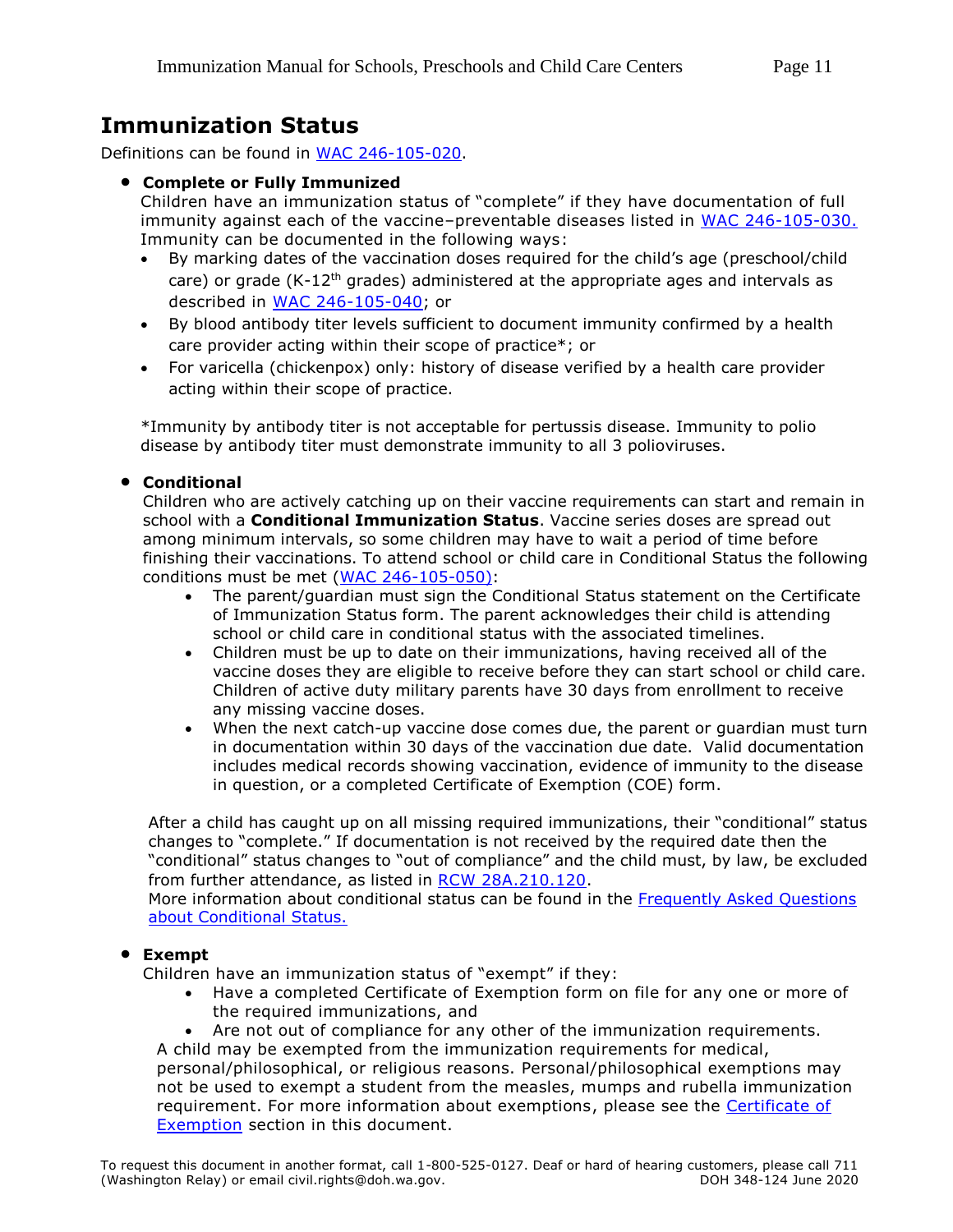#### **Out of Compliance**

Children have an immunization status of "out of compliance" if they:

- Are not fully immunized as required for their age (preschool/child care) or grade (K-12th grades) against each of the vaccine–preventable diseases listed in [WAC](http://app.leg.wa.gov/wac/default.aspx?cite=246-105-030)  [246-105-030,](http://app.leg.wa.gov/wac/default.aspx?cite=246-105-030) and
- Are not in a temporary conditional status for the missing required immunization, and
- Do not have a Certificate of Exemption on file for the missing required immunization.

With the exception of students considered homeless (see [Homeless Students\)](#page-20-0), any child with a status of "out of compliance" **must, by law,** be excluded from attending school, preschool, or child care until they come into compliance with the immunization requirements. See RCW 28A.210.120 for details on the law.

#### **Excluding Children Out-of-Compliance with Immunization Requirements**

By law, [RCW 28A.210.120,](http://app.leg.wa.gov/rcw/default.aspx?cite=28A.210.120) **it is the duty** of the administrator of every public and private school and day care center to exclude children who are out of compliance with the immunization requirements. Administrators must continue to prohibit the child's presence until documentation of immunization, a certification of exemption, or documentation of initiation of a schedule towards full immunization has been provided.

#### **Exclusion from School**

School or child care staff must follow these rules when excluding a child:

#### **Public Schools** [WAC 392-380-050](http://app.leg.wa.gov/wac/default.aspx?cite=392-380-050)

Schools must provide written notice to parents prior to excluding students from school for failure to comply with WAC [392-380-045.](http://app.leg.wa.gov/wac/default.aspx?cite=392-380-045) The written notice for public school students shall:

- Be delivered in person or by certified mail and given to parents in their native language, if feasible.
- Include information about, and a copy of, the applicable laws and rules.
- Provide information regarding immunization services available through the local health department and other public agencies.
- Order the student excluded from school and state that such order is effective immediately upon receipt of the notice.
- Describe the rights of the parents/guardians and student to a hearing, and describe the hearing process. Explain that the exclusion continues until either the necessary proof of immunization is provided, or until a hearing officer determines that the student is no longer excluded from school. See WAC [392-380-080](https://app.leg.wa.gov/wac/default.aspx?cite=392-380-080) for more information.

#### **Private Schools** WAC [180-38-050](http://app.leg.wa.gov/wac/default.aspx?cite=180-38-050)

Private schools must provide written notice to parents prior to excluding students from school for failure to comply with WAC  $180-38-045$ . The written notice for private school students shall:

- Include information about and a copy of the applicable laws and implementing rules.
- Provide information regarding immunization services that are available through the local health department or other public agencies.
- Order the exclusion of the student from school and state that such order is effective upon receipt of the notice.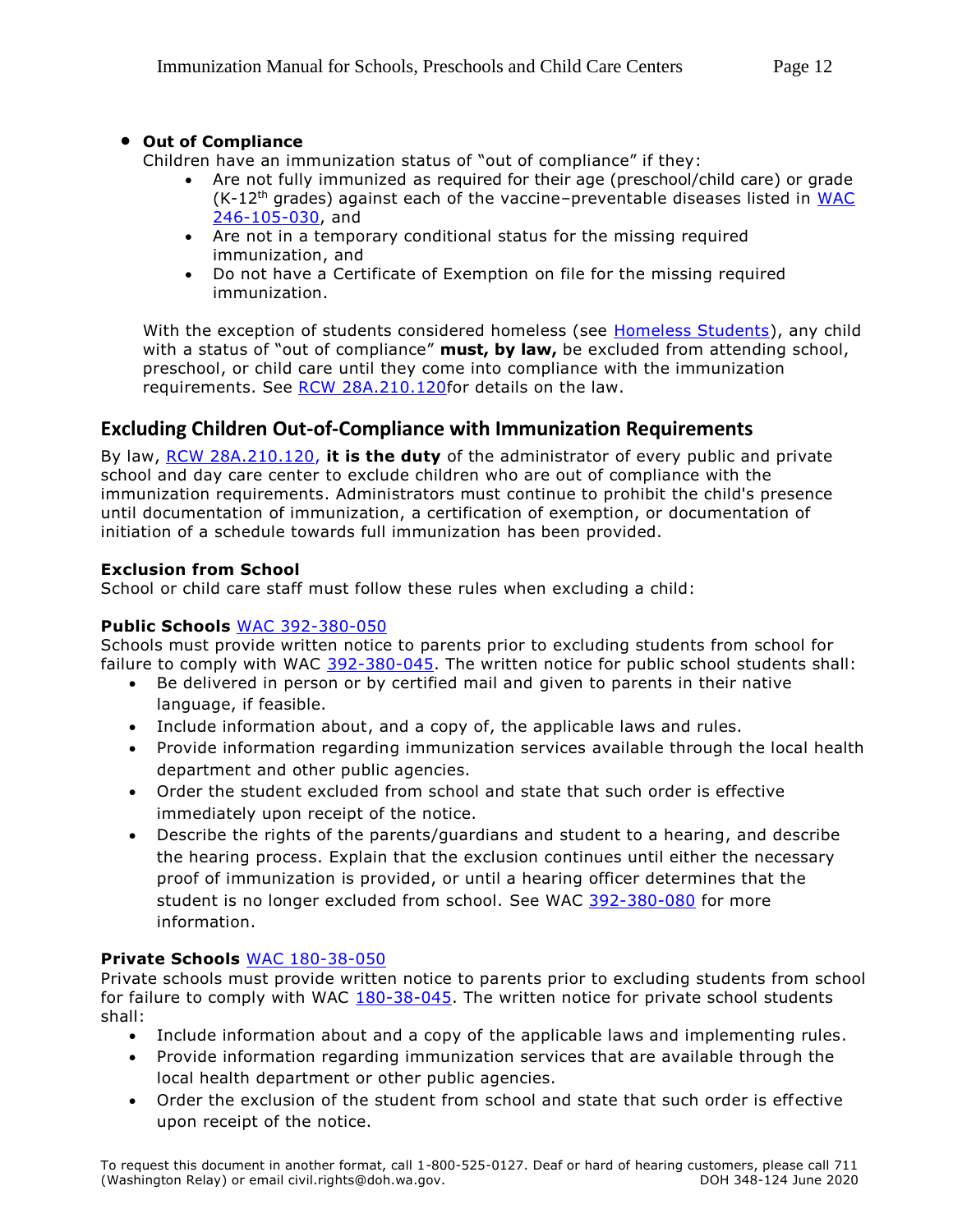#### **Child Care** [Chapter 110-300 WAC](http://app.leg.wa.gov/wac/default.aspx?cite=110-300)

The exclusion of a child from a day care center shall be accomplished in accordance with rules of the Department of Children, Youth and Families.

#### **Sample Letters**

Staff can find sample exclusion letters on the Department of Health webpage. [www.doh.wa.gov/SCCI.](http://www.doh.wa.gov/SCCI) The sample letters include:

- Notice of Child's Conditional Immunization Status (Public & Private Schools)
- Notice of Exclusion for Immunization Noncompliance (Public Schools)
- Notice of Exclusion for Immunization Noncompliance (Private Schools)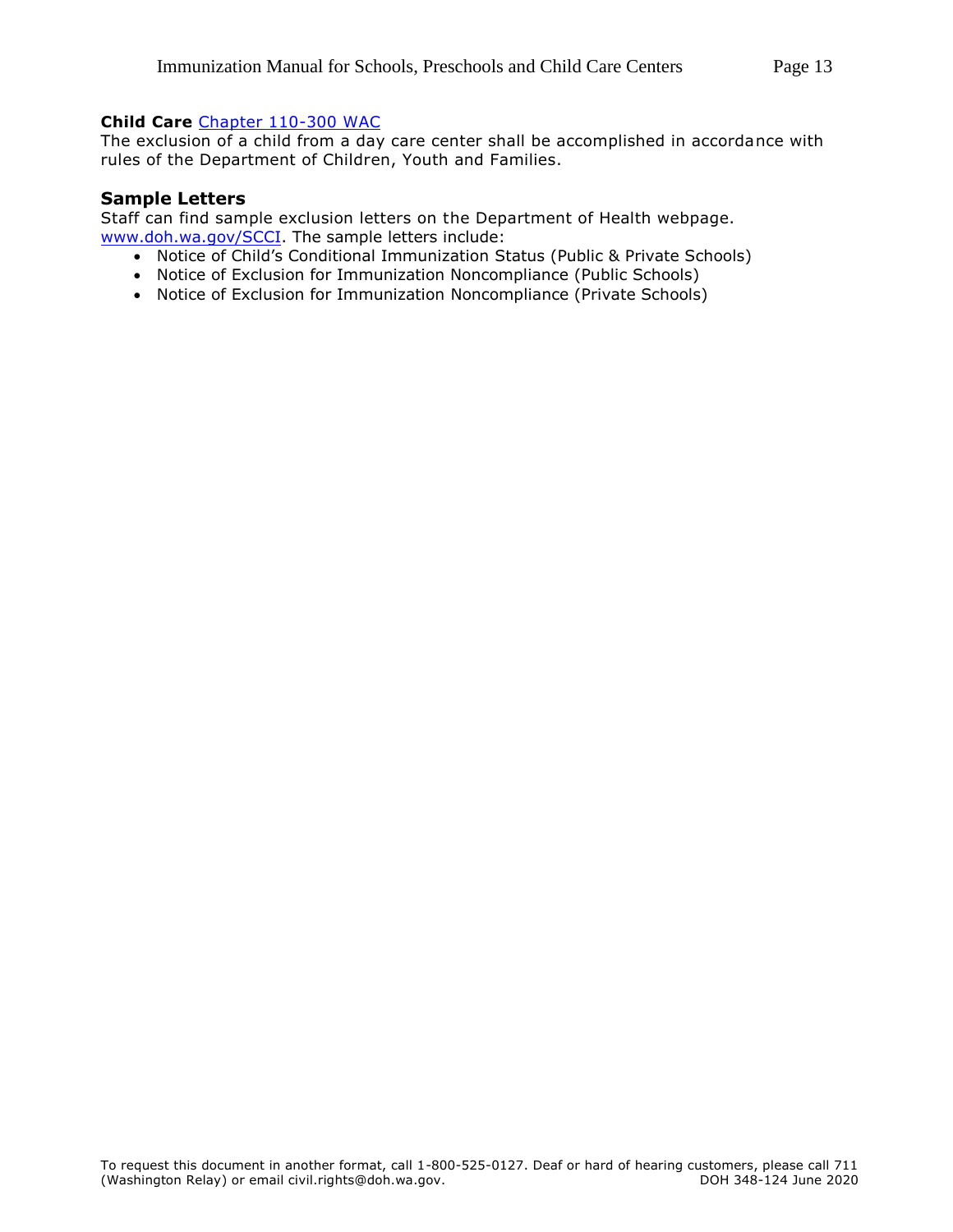## <span id="page-13-0"></span>**Immunization Records**

## **Certificate of Immunization Status (CIS)**

Before a child may attend a school or child care center, a parent must provide proof of the required immunizations or immunity. Parents must use a department-approved Certificate of Immunization Status (CIS) form, as listed in [WAC 246-105-050.](http://app.leg.wa.gov/wac/default.aspx?cite=246-105-050) School, preschool, and child care staff must review the immunizations listed on the CIS and determine the child's [immunization status](#page-9-0) as complete, conditional, out of compliance, or exempt.

A new CIS must be submitted annually for continued enrollment in a child care center. Child care administrators will determine when their annual immunization documents are due from parents/guardians each year.

In lieu of a CIS, a school or child care center using the WAIIS School Module may accept verification by school staff that the child is fully immunized as recorded in the WAIIS.

#### **A department approved CIS means:**

- A hardcopy CIS form available on [www.doh.wa.gov/SCCI,](http://www.doh.wa.gov/SCCI) or
- A CIS produced from the WA Immunization Information System which is either:
	- $\circ$  A validated CIS printed from the Washington State Immunization Information System, or
	- $\circ$  A CIS printed from MyIR

For instructions on how to print a CIS from the Immunization Information System, see: <https://www.doh.wa.gov/Portals/1/Documents/Pubs/348-389-CIS-PrintingInstructions.pdf>

An unapproved or alternate certificate is not acceptable.

#### **The CIS must be filled out completely and include:**

- Name of child or student
- Birth date of child or student
- Type of vaccine(s) received
- Month, day, and year of each dose of vaccine received

#### **For all children starting at a new child care center, school district or private school after August 1, 2020, the CIS must be medically verified for accuracy by one of the following methods:**

- Print a CIS from the WA Immunization Information System (IIS) which contains only medically verified vaccination dates. A CIS printed from the IIS does not require a health care provider signature. A CIS printed from the IIS can be:
	- o The Validated CIS; or
	- o The CIS printed from [MyIR](https://wa.myir.net/)
- Verify a hardcopy CIS as accurate by signature. The signature can be from:
	- o A health care provider, who signs and dates the CIS acknowledging it is accurate. The health care provider must be licensed as a doctor, a nurse, or other profession listed in [RCW 18.130.040\(2\).](https://app.leg.wa.gov/RCW/default.aspx?cite=18.130.040) Administering vaccinations must be within the profession's scope of practice.; or
	- $\circ$  A school nurse or their designee, child care health consultant or their designee, or the chief administrator of the school or child care. They must review the CIS and attached medical immunization records and sign and date the CIS to confirm the records are accurate.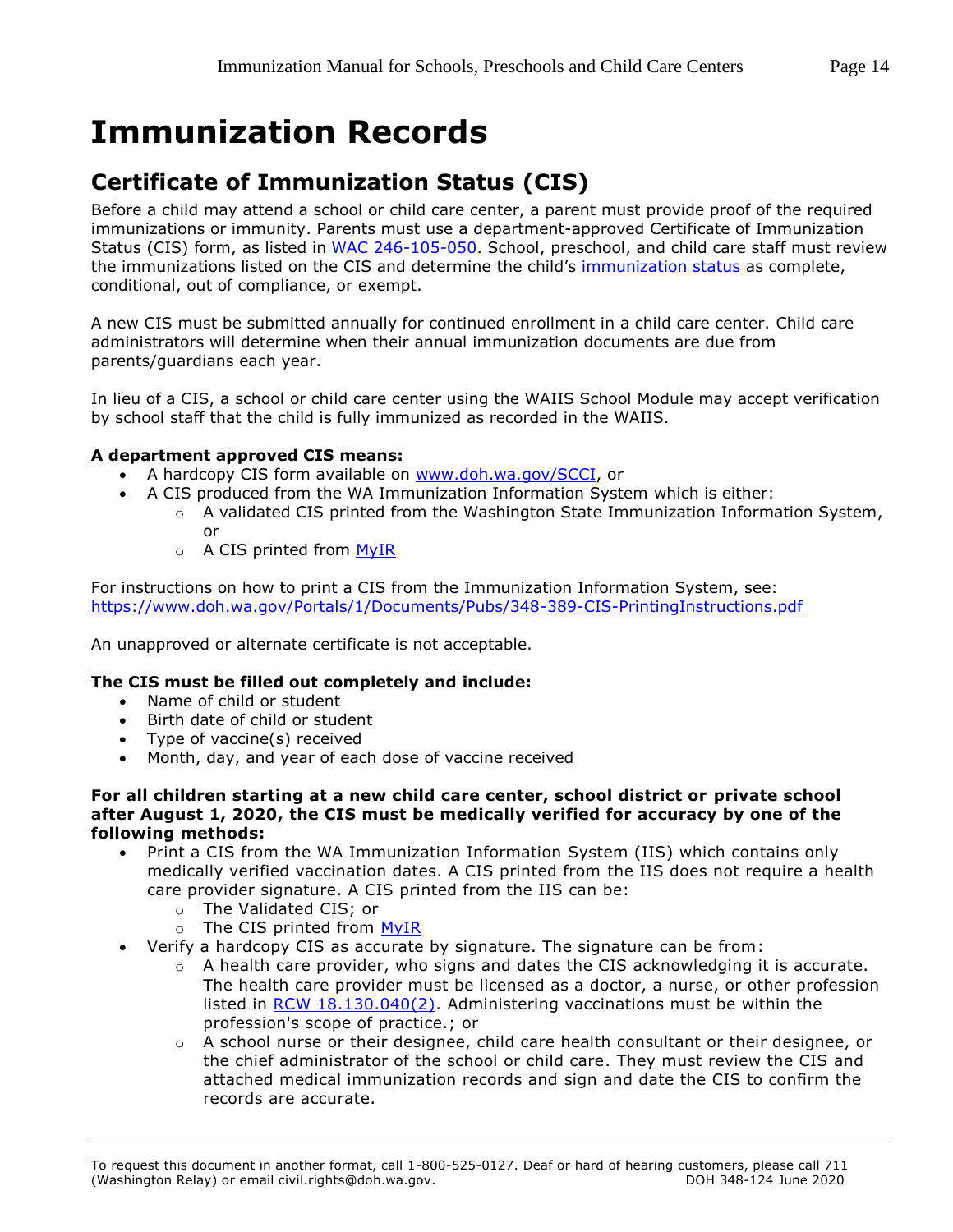#### **How Parents and Guardians Can Get Help with a Certificate of Immunization Status (CIS)**

The law requires parents/guardians to submit a completed CIS to document their child's immunity. Here are some ways parents/guardians can get help completing a CIS:

- Ask if the health care provider, school, or Head Start/ECEAP program can print a validated CIS from the Washington State Immunization Information System (IIS) with the child's immunizations already filled in. For more information, see the [Immunization Information System](#page-26-0) section of this manual.
- Sign up with [wa.myir.net.](wa.myir.net) MyIR allows parents to view and print their child's immunizations online. MyIR prints pre-populated CIS forms which are valid for school or child care entry.
- Get a printed vaccination record from the provider and ask for help from the provider to fill out the CIS by hand.
- Some schools may choose to help parents fill out the CIS using medical vaccination records.

**Note**: it is not acceptable to attach a medical vaccination record to a blank CIS. The CIS must be filled out with the dates of vaccination.

#### **Making Changes to an Existing Certificate of Immunization Status (CIS)**

School, preschool and child care staff can update an existing CIS by:

- o **Receiving updated medical vaccination records.** If staff get an updated medical vaccination record (such as Tdap immunization required for 7<sup>th</sup> grade) that needs to be added to the CIS, staff can add the vaccination date and initial the change. The medical vaccination record should be attached to the CIS.
- o **Immunization Information System.** If staff find additional vaccination dates in the Immunization Information System (IIS), they can add the vaccination date to the CIS, initial the change, and note that the information came from the IIS. Otherwise, they can print a new CIS from the IIS.

Parent approval is NOT required for staff to update a CIS or a student information system with additional immunizations from the IIS or another immunization record.

### **Certificate of Immunization Status (CIS) Resources**

- **Print a blank CIS.** The blank CIS is available in English, Spanish, and several other languages: [www.doh.wa.gov/SCCI](http://www.doh.wa.gov/SCCI)
- **Print a Validated CIS with preprinted immunization dates from the Immunization Information System.** English only instructions: [www.doh.wa.gov/Portals/1/Documents/Pubs/348-389-CIS-PrintingInstructions.pdf](http://www.doh.wa.gov/Portals/1/Documents/Pubs/348-389-CIS-PrintingInstructions.pdf)
- **Sign up for MyIR.** Parents and quardians can view their children's immunizations online and print a pre-populated CIS.<https://wa.myir.net/>
- **Frequently Asked Questions: Certificate of Immunization Status (CIS) and Certificate of Exemption (COE)** English Only FAQ:

<https://www.doh.wa.gov/CommunityandEnvironment/Schools/Immunization/CertificateFAQs>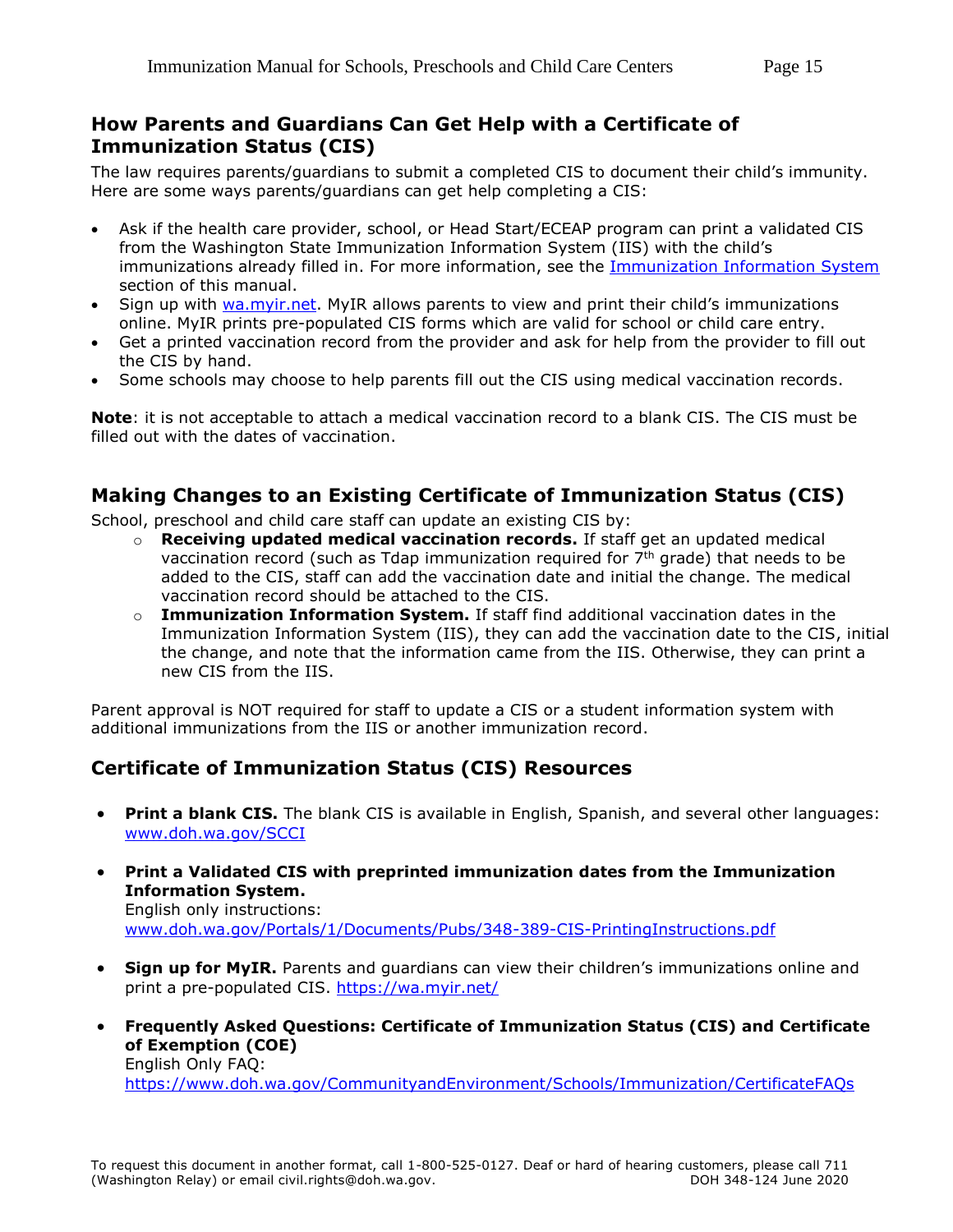## <span id="page-15-0"></span>**Certificate of Exemption (COE)**

A child may be exempted from one or more required immunizations, See [RCW 28A.210.090](http://app.leg.wa.gov/rcw/default.aspx?cite=28A.210.090) for more information.

To request an exemption, a parent/guardian must complete and sign the applicable section of the Certificate of Exemption (COE).

With the exception of a Religious Membership exemption, all COE forms presented on or after July 22, 2011 must be signed by a health care practitioner (HCP) saying they have given the parent/guardian information about the benefits and risks of immunizations. The form may be signed by a HCP at any time prior to the enrollment of the child. Photocopies of the signed form or a letter from the HCP referencing the child's name can be accepted in lieu of the original form. Such a letter should be attached to the COE signed by the parent or legal guardian. A healthcare practitioner is defined as a physician (MD), physician assistant (PA), osteopath (DO), naturopath (ND), or advanced registered nurse practitioner (ARNP) licensed in Washington State. See [WAC 246-105-020](http://app.leg.wa.gov/wac/default.aspx?cite=246-105-020) for more details.

If a parent or guardian turns in an improperly filled out COE form, return it to the parent or guardian and let them know a properly completed COE is needed for the exemption to be valid.

If a child with a COE subsequently receives a dose of vaccine for which they were exempt, school, preschool or child care staff should contact the parent or guardian to determine if an exemption is no longer needed.

If a child with an exemption has received all of the doses of a vaccine needed to document full immunity, see definitions of [immunization status](#page-9-0) on page 11, staff should remove exemptions that are no longer needed from their immunization tracking system.

#### **There are four different types of exemptions:**

**Medical Exemption:** A health care practitioner may grant a medical exemption to a vaccine required by rule of the state board of health only if in his or her judgment, the vaccine is not advisable for the child. When it is determined that this particular vaccine is no longer contraindicated, the child will be required to have the vaccine (RCW 28A.210.090). Providers can find guidance on medical exemptions by reviewing Advisory Committee on Immunization Practices (ACIP) recommendations via the Centers for Disease Control and Prevention publication, "Guide to Vaccine Contraindications and Precautions," or the manufacturer's package insert. The ACIP guide can be found at [https://www.cdc.gov/vaccines/hcp/acip-recs/general-recs/contraindications.html.](https://www.cdc.gov/vaccines/hcp/acip-recs/general-recs/contraindications.html) Medical exemptions may be permanent or temporary.

- **Permanent medical exemption:** To be used when a health care practitioner determines that the vaccine is not advisable for the child on a permanent basis.
- **Temporary medical exemption:** To be used when a health care practitioner determines that the vaccine is not advisable for the child on a temporary basis. Healthcare practitioners must put the date that the temporary exemption ends on the Certificate of Exemption. School, preschool, or child care staff should monitor temporary exemptions. When the temporary exemption ends, the child can be in conditional status for up to 30 days in order to get the missing vaccinations, other documentation of immunity or another exemption.

**Philosophical/Personal Exemption:** The philosophical or personal exemption is used when the parent/guardian has a personal or philosophical objection to the immunization of the child. A philosophical/personal exemption may not be used to exempt a child from the measles, mumps or rubella immunization requirements.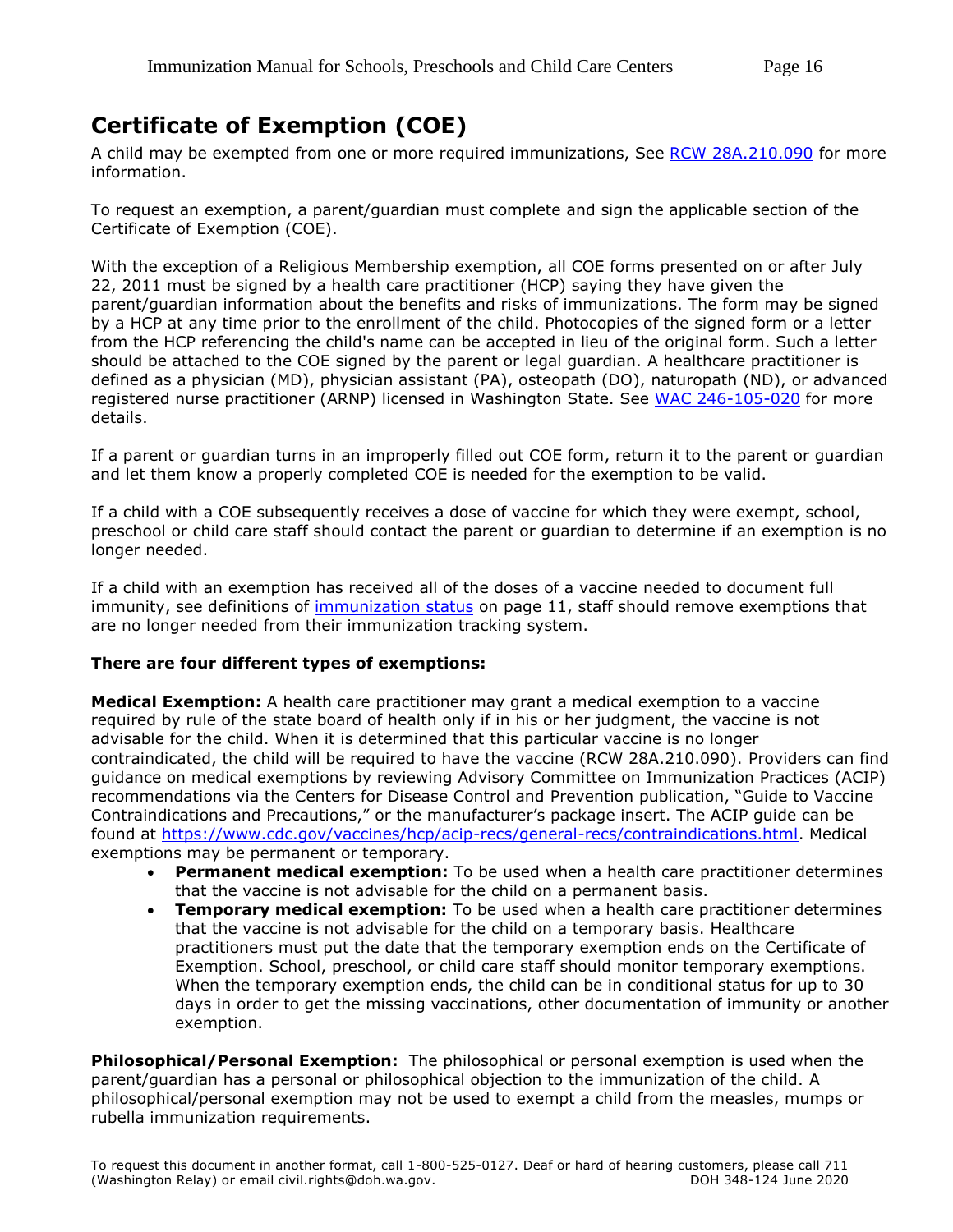**Religious Exemption**: This exemption is used when the parent/guardian has a religious belief that is contrary to the required immunization.

**Religious Membership Exemption:** This exemption is used when the parent/guardian affirms membership in a church or religious body that does not allow medical treatment by a health care practitioner. If the parent/guardian requests a religious membership exemption, no healthcare practitioner signature is required. Parents/guardians who have a religious objection to vaccination but whose children do obtain care from a health care practitioner need to use the Religious Exemption area of the Certificate of Exemption which requires a healthcare practitioner signature.

**Parents/guardians of exempt children or students MUST receive notification** that if there is an outbreak of a disease that the child is not fully immunized against, the child may be excluded from school, preschool, or child care for the duration of the outbreak. This information is included in the parent signature section of the Certificate of Exemption form.

### **Certificate of Exemption (COE) Resources**

- **Print a COE** The COE is available in English, Spanish and several other languages: [www.doh.wa.gov/SCCI](https://www.doh.wa.gov/SCCI)
- **Frequently Asked Questions:** Certificate of Immunization Status and COE in English Only <https://www.doh.wa.gov/CommunityandEnvironment/Schools/Immunization/CertificateFAQs>
- **School and Child Care Exemptions** [www.doh.wa.gov/SCCI](https://www.doh.wa.gov/SCCI)
- **Exemptions from the Immunization Requirements – Quick Reference Guide**  [www.doh.wa.gov/SCCI](https://www.doh.wa.gov/SCCI)
- **MMR Law Change:** Read more about the law removing personal/philosophical exemptions to the measles, mumps and rubella immunization requirements: [www.doh.wa.gov/mmrexemption](https://www.doh.wa.gov/CommunityandEnvironment/Schools/Immunization/ExemptionLawChange)

## **Retaining Records**

Schools and child care centers must maintain immunization records per Washington State law (RCW [28A.210.110](http://app.leg.wa.gov/rcw/default.aspx?cite=28A.210.110) and [WAC 246-105-060\)](https://app.leg.wa.gov/wac/default.aspx?cite=246-105-060). The law states schools and child care centers must:

- Keep the Certificate of Immunization Status (CIS) and/or, if applicable, the Certificate of Exemption (COE) for as long as the child attends the school, preschool, or child care. These documents may be kept electronically in a student information system or other database.
	- $\circ$  Schools, preschool and child care centers using the WA Immunization Information System (IIS) School Module are not required to keep a CIS on file if the child's immunizations are verified as complete in the IIS. A CIS used to complete information in the IIS should be kept as long as the child is in attendance.
- Return the CIS, applicable COE, or a legible copy to the parent if the child has been withdrawn or transferred from a school or child care center. A school or child care center may not withhold a child's CIS or COE for any reason, including nonpayment of school or child care center fees.
- Keep information about each child excluded due to a lack of immunization. Keep the child's name, address, and date of exclusion for at least three years from the date of exclusion.
- Allow agents of state and local health jurisdictions access to the records during business hours for the purposes of inspection and copying.
- Keep or produce a list within twenty-four hours that identifies children who are not fully immunized. This list must be transmitted to the local health department upon request.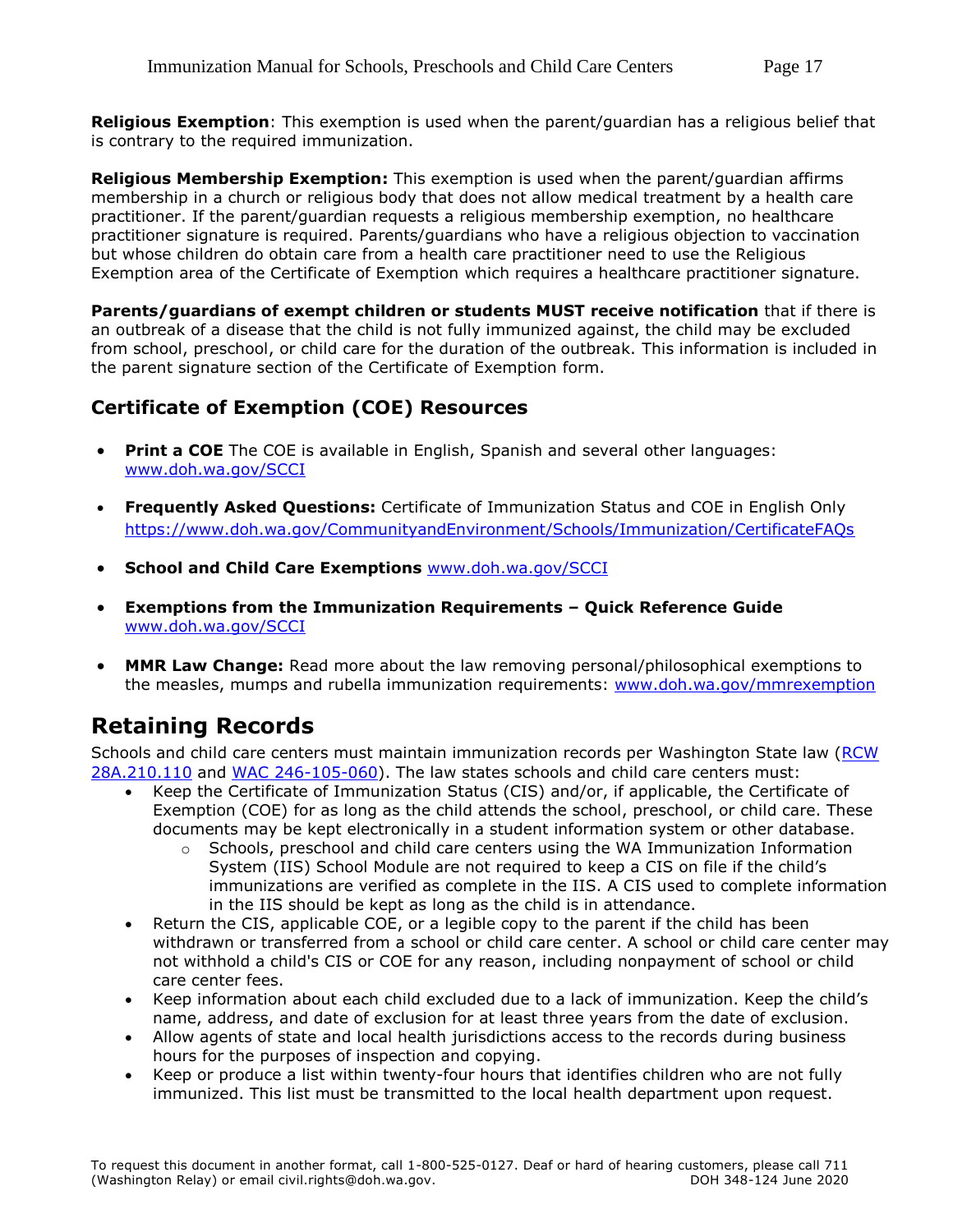## **Privacy of Immunization Records**

This is intended only as information. It is not legal advice.

#### **HIPAA** [www.hhs.gov/ocr/privacy/](http://www.hhs.gov/ocr/privacy/)

The Health Insurance Portability and Accountability Act (HIPAA) Privacy Rule (Section 164.512(b)(1)(i)) recognizes the legitimate need for public health authorities and others responsible for ensuring public health and safety to have access to protected health information to carry out their public health mission.

The privacy rule permits a covered entity (such as a health care provider) to disclose proof of a student's immunizations directly to a school with the parent or guardian's agreement. The agreement may be orally or in writing. Read more here: [https://www.hhs.gov/hipaa/for](https://www.hhs.gov/hipaa/for-professionals/faq/1507/is-a-health-care-provider-permitted-to-disclose-proof-of-a-childs-immunizations/index.html)[professionals/faq/1507/is-a-health-care-provider-permitted-to-disclose-proof-of-a-childs](https://www.hhs.gov/hipaa/for-professionals/faq/1507/is-a-health-care-provider-permitted-to-disclose-proof-of-a-childs-immunizations/index.html)[immunizations/index.html.](https://www.hhs.gov/hipaa/for-professionals/faq/1507/is-a-health-care-provider-permitted-to-disclose-proof-of-a-childs-immunizations/index.html)

HIPAA also permits a covered entity (i.e. a school nurse) to disclose protected health information for public health activities and purposes (i.e. looking up immunization information in the WA Immunization Information System and printing a Certificate of Immunization Status form) without individual authorization (Section  $164.512(b)(1)(i)$ ).

#### **FERPA** [www.ed.gov/policy/gen/guid/fpco/ferpa/index.html](http://www.ed.gov/policy/gen/guid/fpco/ferpa/index.html)

The Family Educational Rights and Privacy Act (FERPA) law protects the privacy of student education records, including immunization records, submitted to the school. This law applies to educational agencies or institutions that get funding from the United States Department of Education. HIPAA rules do not apply to education records. Once a CIS or an immunization record is provided to the school, preschool, or child care, it becomes a part of the student education record and is covered under FERPA laws.

FERPA requires parent or guardian consent for disclosure of immunization records. The consent must be signed and dated, specify the records that may be disclosed, state the purpose of the disclosure, and identify the party or class of parties to whom the disclosure may be made, as noted in 34 CFR § 99.30. Signed and dated written consent may include a record and signature in electronic form that – (1) Identifies and authenticates a particular person as the source of the electronic consent; and (2) Indicates such person's approval of the information contained in the electronic consent, See § 99.30(d) for more information.

Schools, preschools, and child cares using the WA Immunization Information (IIS) School Module must obtain parent or guardian permission before using immunization records covered under FERPA to update the immunization information in the IIS. The Certificate of Immunization Status (CIS) form has a place to capture this permission. School, preschools and child cares can also gather this permission in other ways such as a health enrollment form or stand-alone consent form. For more information please see the School Module section of this document or the School Module website: [www.doh.wa.gov/SchoolModule.](http://www.doh.wa.gov/SchoolModule)

#### **Records from School-Based Clinics**

School-based clinics may need to follow either HIPAA or FERPA rules. School-based clinics not receiving funding from the United States Department of Education (US DOE) must follow HIPAA rules. School-based clinics that do receive funding from the US DOE are covered under FERPA.

For example, if a public health clinic provides an on-site school immunization clinic, the records belong to the public health clinic and must follow HIPAA rules. On the other hand, if a school contracts privately with an agency or individual healthcare provider to provide a school-based clinic, the records from that clinic belong to the school education record and must follow FERPA rules.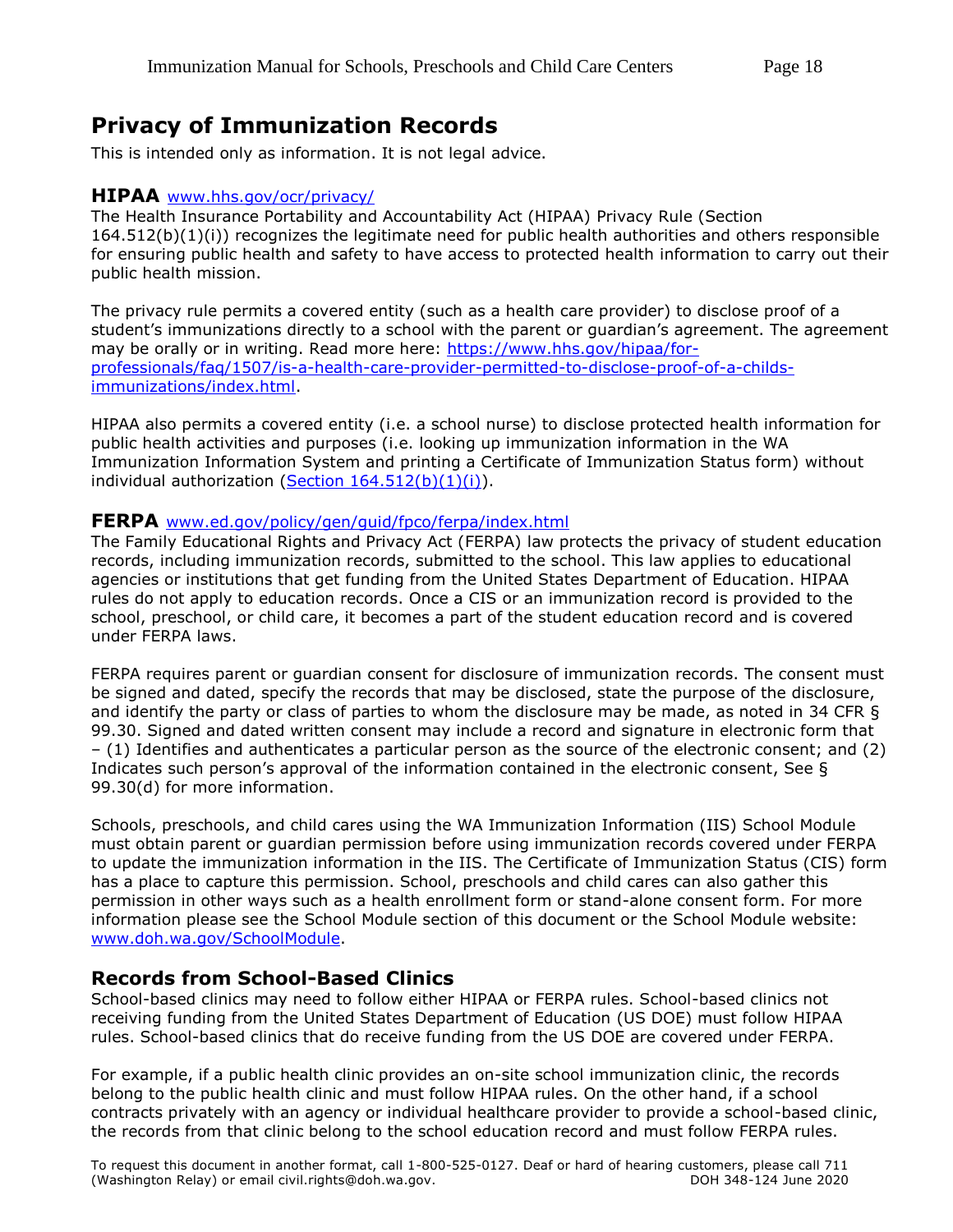#### **Exceptions**

Exceptions to sharing immunization information without a proper release may include:

- Compliance with a lawfully issued subpoena.
	- A significant health or safety emergency, if it is necessary to protect the health or safety of students or other individuals. The exception in this case would be:
		- Limited to the period of the emergency
		- A specific release not a blanket release
		- Only for "need to know" and "appropriate parties"
	- A designated emergency by a public health authority. Note that:
		- An emergency can exist with or without a public health authority designation, and
		- A federal designation of an emergency means a current outbreak or safety issue in the school or school district.

If immunization records are shared because of an exception, school nurses must write this in the student's education record within a reasonable period of time and include a description of why the exception happened. Schools must retain the record of each request for access to the educational record AND each disclosure made from the record.

#### **References**

- Read the joint guidance on the application of FERPA and HIPAA to student health records here: [www.k12.wa.us/HealthServices/pubdocs/ferpa-hipaa-guidance.pdf](http://www.k12.wa.us/HealthServices/pubdocs/ferpa-hipaa-guidance.pdf)
- Read more about Frequently Asked Questions on FERPA here: <https://studentprivacy.ed.gov/frequently-asked-questions>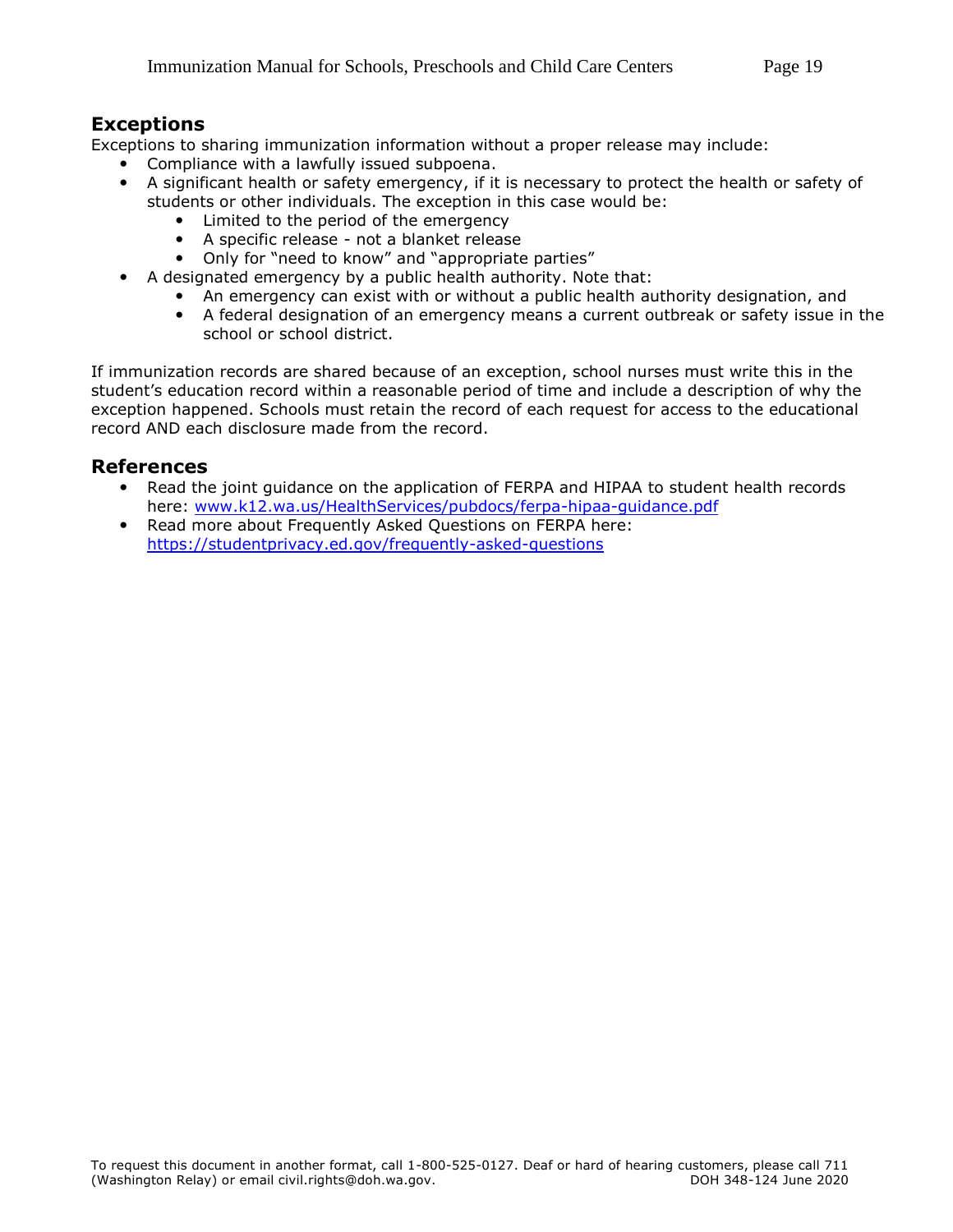## <span id="page-19-0"></span>**Requirements for Special Situations**

## **Alternative School Programs**

#### **Home-School, Vocational Technical, Running Start, and Virtual School Students**

If the student is sharing air space with other students, he or she must follow the school immunization requirements, just like a student in a traditional school. Because many diseases spread through the air, the principle of "sharing air space" is fitting for students permanently in alternative programs. Such programs may include home-school, vocational technical, Running Start, and virtual schools. Examples of sharing air space include riding in a school bus or participating any school sponsored activity, such as testing, field trips, school dances, music, drama, or sports. Students temporarily placed in an online learning program must continue to meet the immunization requirements.

## **Children in Foster Care**

Children in foster care must follow the same rules as all other children and have a completed CIS on file at the school or child care they attend. However, the Every Student Succeeds Act states: "If it's not in the child's best interest to stay in his or her school of origin, the student must be immediately enrolled in the new school, even if the child is unable to produce records normally required for enrollment. The enrolling school shall immediately contact the school last attended to obtain relevant academic and other records". <https://www.ed.gov/esea>

Foster children in WA State are required to be immunized according to the national Advisory Committee on Immunization Practices (ACIP) Recommended Immunization Schedule. Every child/youth in out-of-home placement should receive an EPSDT/Well-Child examination, which includes immunizations if needed, within 30 days of entering any foster or relative placement. If the child is missing immunizations the foster parent must take the child to a health care provider as soon as medically possible for catch-up immunizations according to the ACIP/CDC catch-up schedule. <https://www.dcyf.wa.gov/services/health-for-youth/epsdt> [WAC 110-148-1555.](https://apps.leg.wa.gov/wac/default.aspx?cite=110-148-1555)

The WA State Department of Children, Youth and Families is the legal guardian of children in foster care. DCYF does not allow foster parents to exempt their foster children from the immunization requirements for personal or religious reasons. Foster children may have a medical exemption if there is medical contraindication to receiving the vaccine. A [Certificate of Exemption](https://www.doh.wa.gov/CommunityandEnvironment/Schools/Immunization#exempt) must be completed and submitted to the school or child care.

## **Children of Active Duty Military Parents**

Children of active-duty military parents or guardians must turn in documentation of immunization status on or before the first day of attendance. If they need additional vaccine doses to meet state requirements, they have 30 days from enrollment to do so. See RCW [28A.705.010](http://app.leg.wa.gov/RCW/default.aspx?cite=28A.705.010) for more information.

## **Graduating Students**

Colleges and some employers may require immunization records. The most recent and accurate Certificate of Immunization Status (CIS) should be returned to the student or parent upon graduation. Schools may want to keep a copy on file, but it is not required.

We recommend schools include a letter with the CIS that includes information about additional adolescent vaccine recommendations as well as information about how to sign up for [MyIR](#page-26-0) when they are 18 years old. A sample graduating senior letter is available here: [www.doh.wa.gov/SCCI](https://www.doh.wa.gov/SCCI)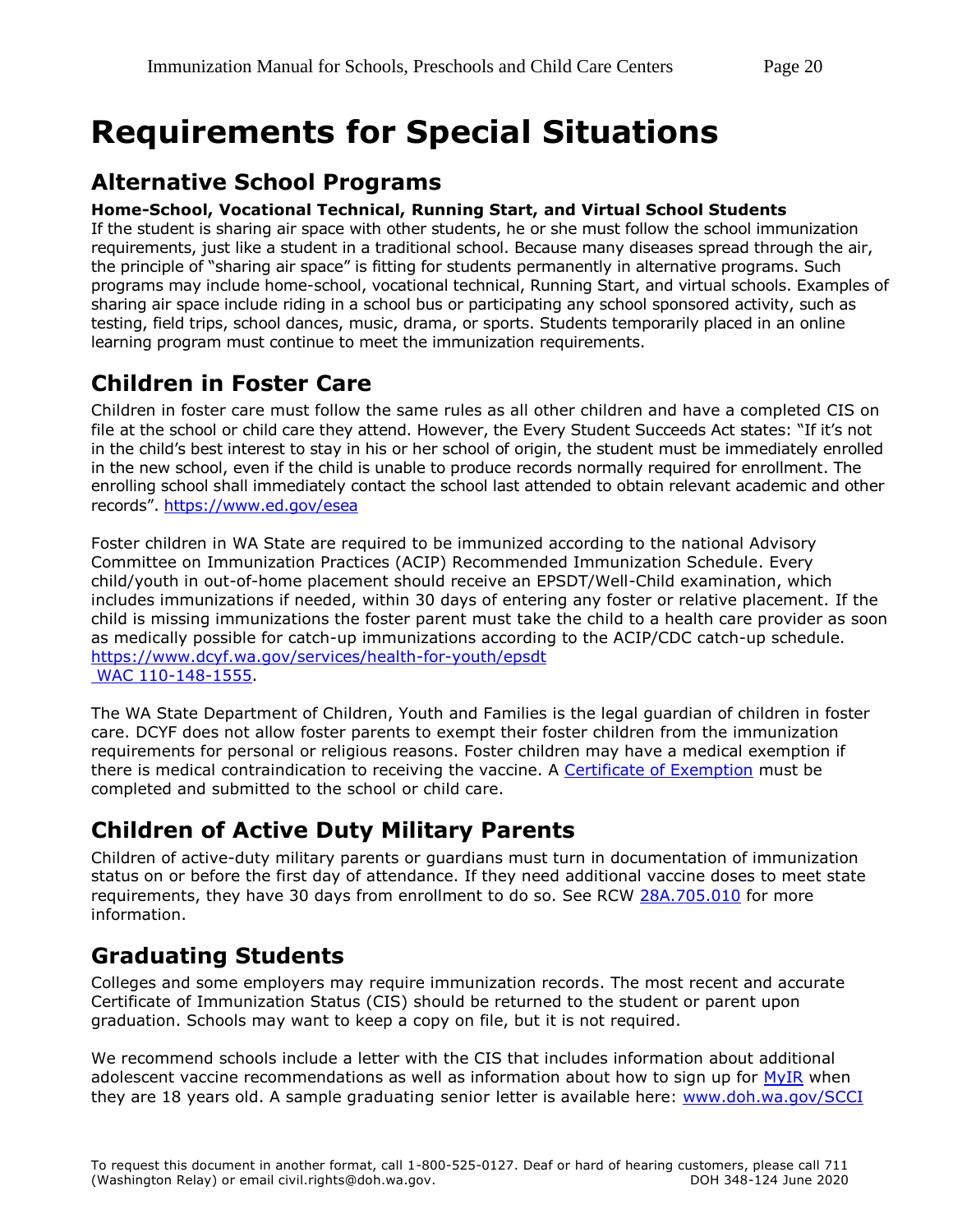## <span id="page-20-0"></span>**Homeless Students**

Homeless students are protected by the federal [McKinney-Vento Act,](https://www2.ed.gov/policy/elsec/leg/esea02/pg116.html) which requires public schools and preschools to allow homeless students to enroll, attend classes, and participate fully in school activities even if students lack immunization or other records. Schools cannot delay enrollment or keep homeless students out of school because they lack immunization records. School districts should have policies and procedures in place to help students get immunization records as quickly as possible. If a student needs to get immunizations or immunization records, the enrolling school must immediately refer the parent or guardian to the local school district homeless liaison, who should help the student get immunizations, their immunization records, or if applicable, an exemption. Homeless students cannot be excluded from school for being out of compliance with the immunization requirements.

A student is homeless if he or she meets the definition as explained in the McKinney-Vento law. **Who is homeless (Sec. 725 McKinney-Vento Act; USC 11432)** 

(2) The term homeless children and youths' —

(A) Means individuals who lack a fixed, regular, and adequate nighttime residence (within the meaning of section  $103(a)(1)$ ; and

(B) Includes —

(i) children and youths who are sharing the housing of other persons due to loss of housing, economic hardship, or a similar reason; are living in motels, hotels, trailer parks, or camping grounds due to the lack of alternative adequate accommodations; are living in emergency or transitional shelters; are abandoned in hospitals; or are awaiting foster care placement; (ii) children and youths who have a primary nighttime residence that is a public or private place not designed for or ordinarily used as a regular sleeping accommodation for human beings (within the meaning of section  $103(a)(2)(C)$ );

(iii) children and youths who are living in cars, parks, public spaces, abandoned buildings, substandard housing, bus or train stations, or similar settings; and

(iv) migratory children (as such term is defined in section 1309 of the [Elementary and](https://results-assets.s3.amazonaws.com/legislation/MEP%20Non%20Regulatory%20Guidance%20March%202017.docx)  [Secondary Education Act of 1965\)](https://results-assets.s3.amazonaws.com/legislation/MEP%20Non%20Regulatory%20Guidance%20March%202017.docx) who qualify as homeless for the purposes of this subtitle because the children are living in circumstances described in clauses (i) through (iii): An individual that is not older than 21 years of age, who:

- Is entitled to a free public education (through grade 12) under State law, or the child is not yet at a grade level at which the LEA provides a free public education; and
- Made a qualifying move in the preceding 36 months as a migratory agricultural worker or a migratory fisher, or did so with, or to join a parent/guardian or spouse who is a migratory agricultural worker or a migratory fisher; and
- Moved due to economic necessity from one residence to another residence, and from one school district to another; or from one administrative area to another within such district; or resides in a school district of more than 15,000 square miles and migrates a distance of 20 miles or more to a temporary residence.

## **International Students**

International students or foreign exchange students must follow the same rules as all other students. They need a completed Certificate of Immunization Status (CIS) and/or Certificate of Exemption (COE) on file at the school they attend. This includes short-term visitors. The school must have the CIS and/or COE before the student's first day of school. Host parents of international students act as legal guardians and may sign a CIS or COE.

We strongly recommend the CIS be filled out as part of pre-registration for all international students. Schools can help agencies that sponsor international students by sharing information about the immunization requirements and resources available at [www.doh.wa.gov/SCCI.](http://www.doh.wa.gov/SCCI) Completing the CIS should become a regular part of the application process for international students.

To request this document in another format, call 1-800-525-0127. Deaf or hard of hearing customers, please call 711 (Washington Relay) or email civil.rights@doh.wa.gov. DOH 348-124 June 2020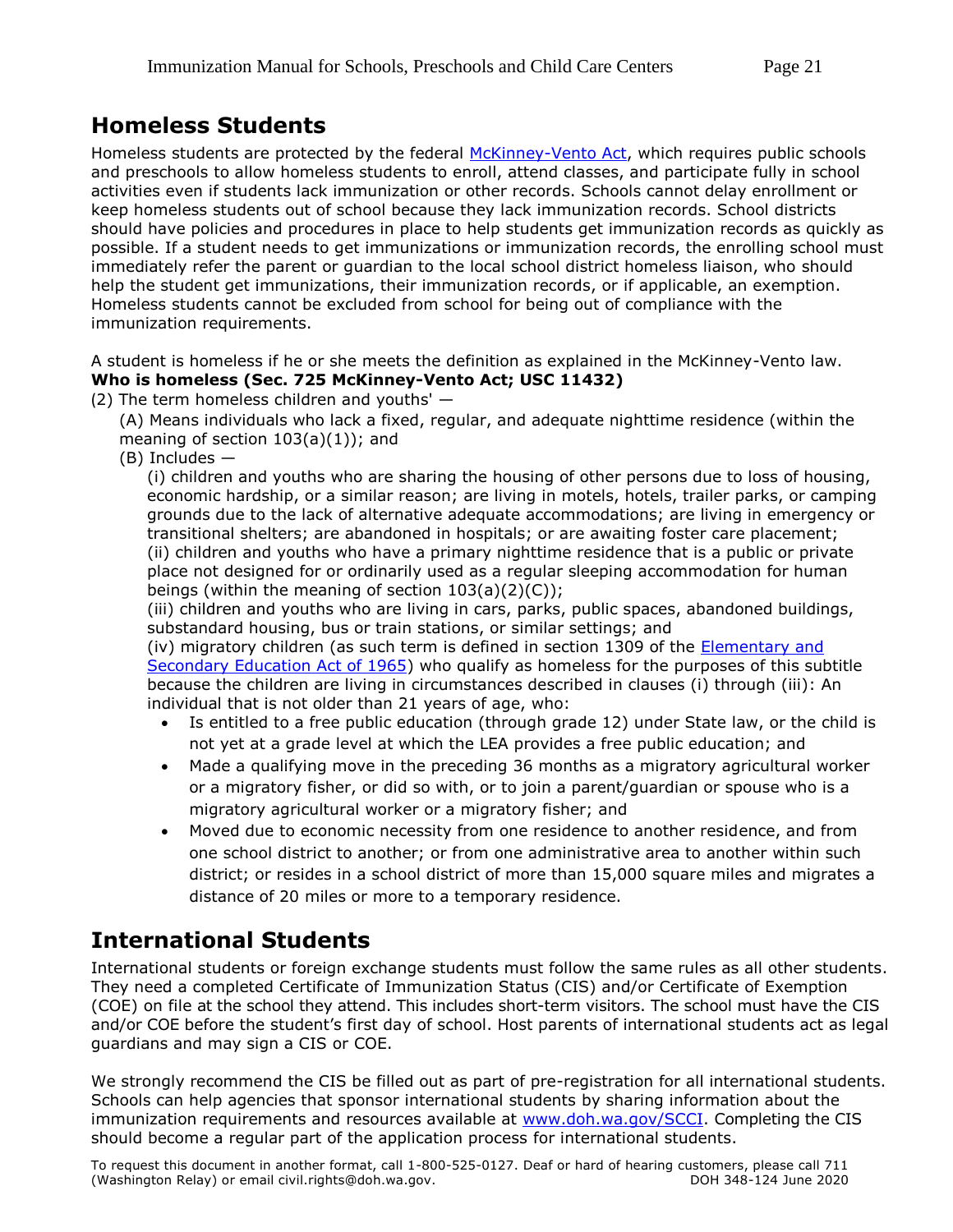### **Student Requirements by Grade**

Students should follow immunization requirements for their grade. For example, a student who is 10 years old but is held back a grade should follow the immunization requirements for the grade they are in. If a student is not associated with a specific grade, they should follow the grade requirements for students who are about the same age. For example, students 19 years of age and older should follow the requirements for 12<sup>th</sup> grade. Students who are 12 years of age should follow the 7<sup>th</sup> grade requirements since most 7<sup>th</sup> grade students are 12 years old.

### **Summer School Students**

All students enrolled in a Washington State public or private summer school must have a completed and signed Certificate of Immunization Status (CIS) on file. If students are attending summer school in a building other than the school they regularly attend but they are within the same school district and they have a CIS on file at their regular school, they are in compliance with the immunization law. This also applies to vocational technical skill centers and off campus and alternative schools. However, the information on the CIS must be accessible to the summer school, skills center, or alternative school staff.

## **Transfer Students**

When a student transfers to another school district, the parent can take the original or a copy of the Certificate of Immunization Status (CIS) and/or Certificate of Exemption (COE) to the new school.

**Note:** A former school cannot withhold the student's CIS or COE for any reason, including nonpayment of fees.

#### **In-State Transfer Students**

If a student transfers to a new school district within the state, they are considered 'new' and must have a completed medically verified CIS and/or COE on file at the new school. Acceptable records include a copy of the medically verified CIS and/or COE from the former school.

#### **Out-of-State Transfer Students**

If a student transfers from another state, they must have a completed medically verified Washington state CIS and/or a Washington state COE on file at the new school. Forms from other states are not an acceptable substitute for the WA State CIS or COE.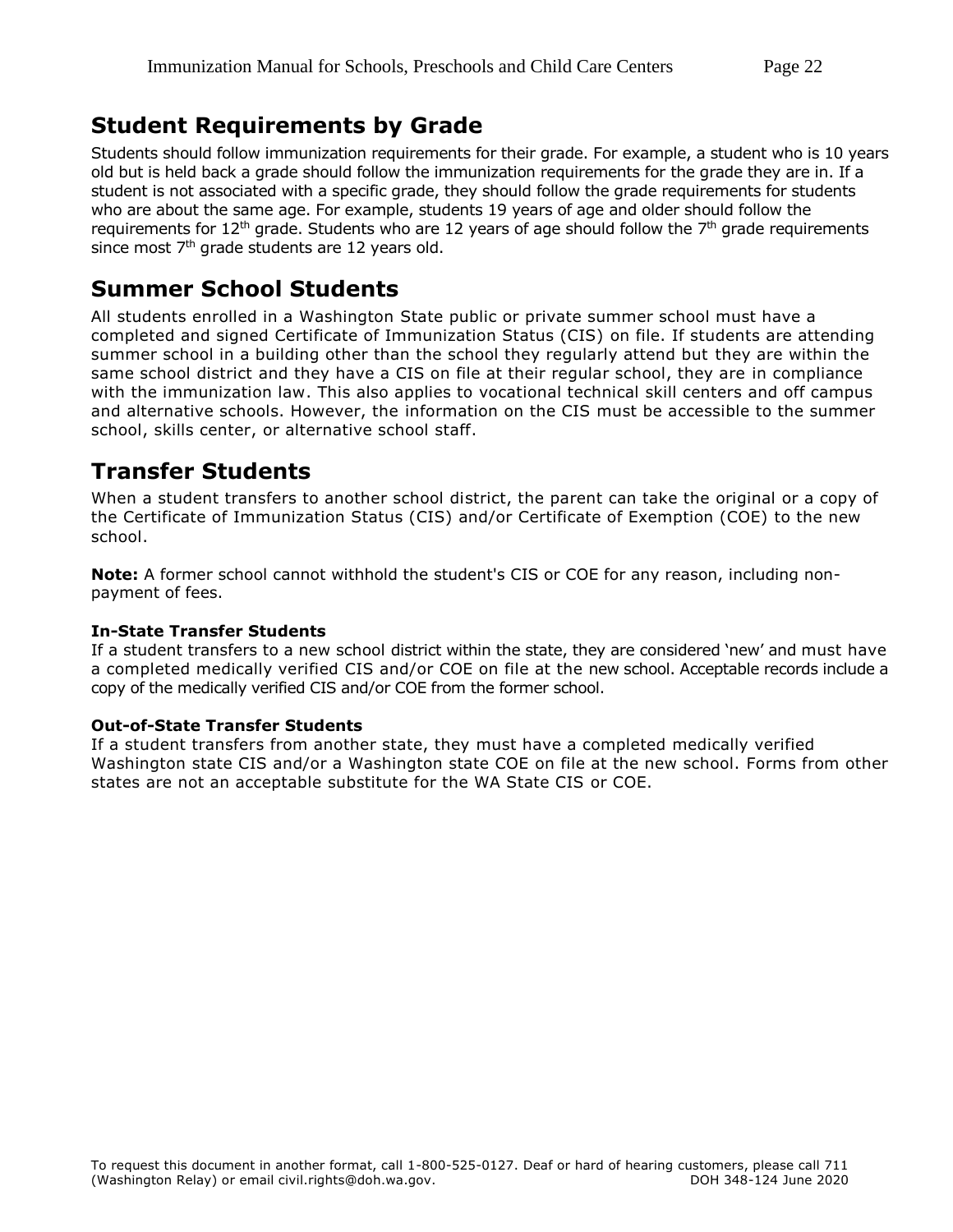## <span id="page-22-0"></span>**Required Annual Immunization Reporting**

Schools, preschools, and child cares must submit an immunization status report in a manner provided by the department. The report must be submitted to the department by **November 1** of each year. If a school opens after October 1, the report is due thirty days from the first day of school. [WAC 246-105-060](http://app.leg.wa.gov/wac/default.aspx?cite=246-105-060)

The chart below shows schools, preschools, and child cares required to comply with immunization requirements and reporting:

|                                                                 | <b>Comply with State Board</b><br>of Health immunization<br>requirements | <b>Required to report to DOH</b> |
|-----------------------------------------------------------------|--------------------------------------------------------------------------|----------------------------------|
| Public and private school                                       |                                                                          |                                  |
| Licensed child care or preschool                                |                                                                          |                                  |
| Preschool located at a public or<br>private school              |                                                                          |                                  |
| Head Start, ECEAP                                               |                                                                          |                                  |
| Licensed child care for school<br>age children                  |                                                                          |                                  |
| Licensed family home child care<br>with 12 or fewer children    | <b>Comply with DCYF rules</b>                                            |                                  |
| Private preschools not located at<br>a public or private school |                                                                          |                                  |
| Coop preschool                                                  |                                                                          |                                  |

Each child's immunization status must be determined for the annual status report. Use the student's Certificate of Immunization Status (CIS) and any Certificate of Exemption (COE) to determine the child's overall status. Descriptions of all four possible immunization statuses can be found in the [Immunization Status](#page-9-0) section of this manual.

**For the annual report, each child can only have one status** even though a child could be complete for some immunization requirements, conditional for others, and exempt for still others.

- A child is **COMPLETE** if they have a completed CIS on file and have documented immunity to **all** of the required vaccine-preventable diseases either by vaccination at the appropriate ages and intervals or health care provider documentation of immunity.
- A child is **OUT OF COMPLIANCE** if they do not have documentation of immunity for **any**  one or more of the diseases for which documentation of immunization is required, and they are not in a 30 day temporary conditional period, and do not have a completed COE exempting them from the requirement for immunization against the disease/s missing documentation of immunity.
- A child is **EXEMPT** if they have a completed COE for **any** one or more of the immunization requirements and are **not** out of compliance for **any** other of the immunization requirements.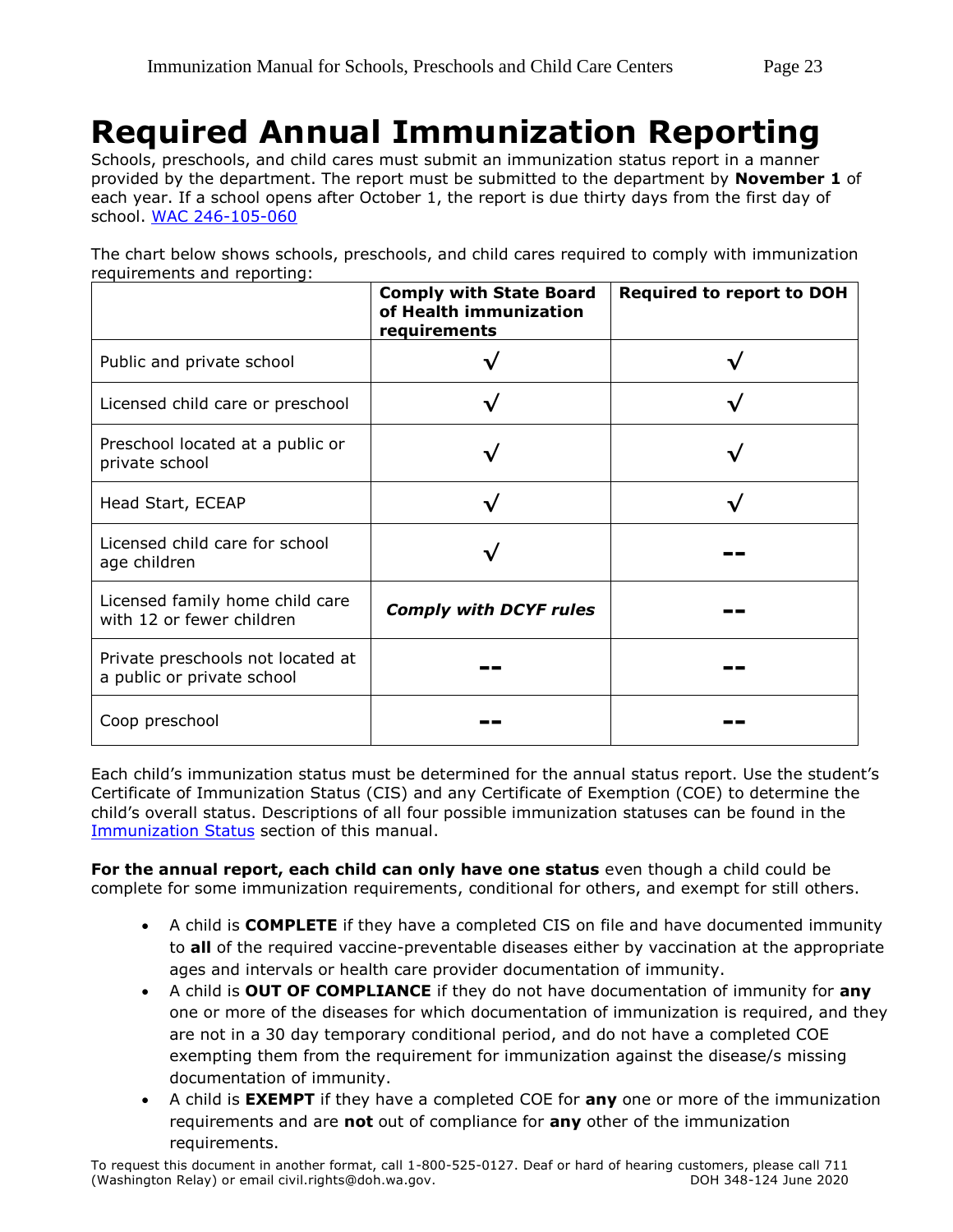A child is **CONDITIONAL** if they are in the process of obtaining documentation of immunity within the allowed timeframes (see Conditional Status in the in the Immunization [Status](#page-9-0) section of this manual). They cannot be out of compliance or have an exemption for **any other** of the diseases for which full immunity is required.

### **How to Report**

The most current reporting information is available on the DOH reporting websites. These websites include detailed instructions on how to report and the report form.

#### **Public and Private Schools**

<https://www.doh.wa.gov/CommunityandEnvironment/Schools/Immunization/SchoolStatusReporting>

#### **Preschools and Child Care Centers**

[https://www.doh.wa.gov/CommunityandEnvironment/Schools/Immunization/ChildCareStatusReporti](https://www.doh.wa.gov/CommunityandEnvironment/Schools/Immunization/ChildCareStatusReporting) [ng](https://www.doh.wa.gov/CommunityandEnvironment/Schools/Immunization/ChildCareStatusReporting)

### **Questions About Reporting**

Send any questions about reporting to **OICPSchools@doh.wa.gov.**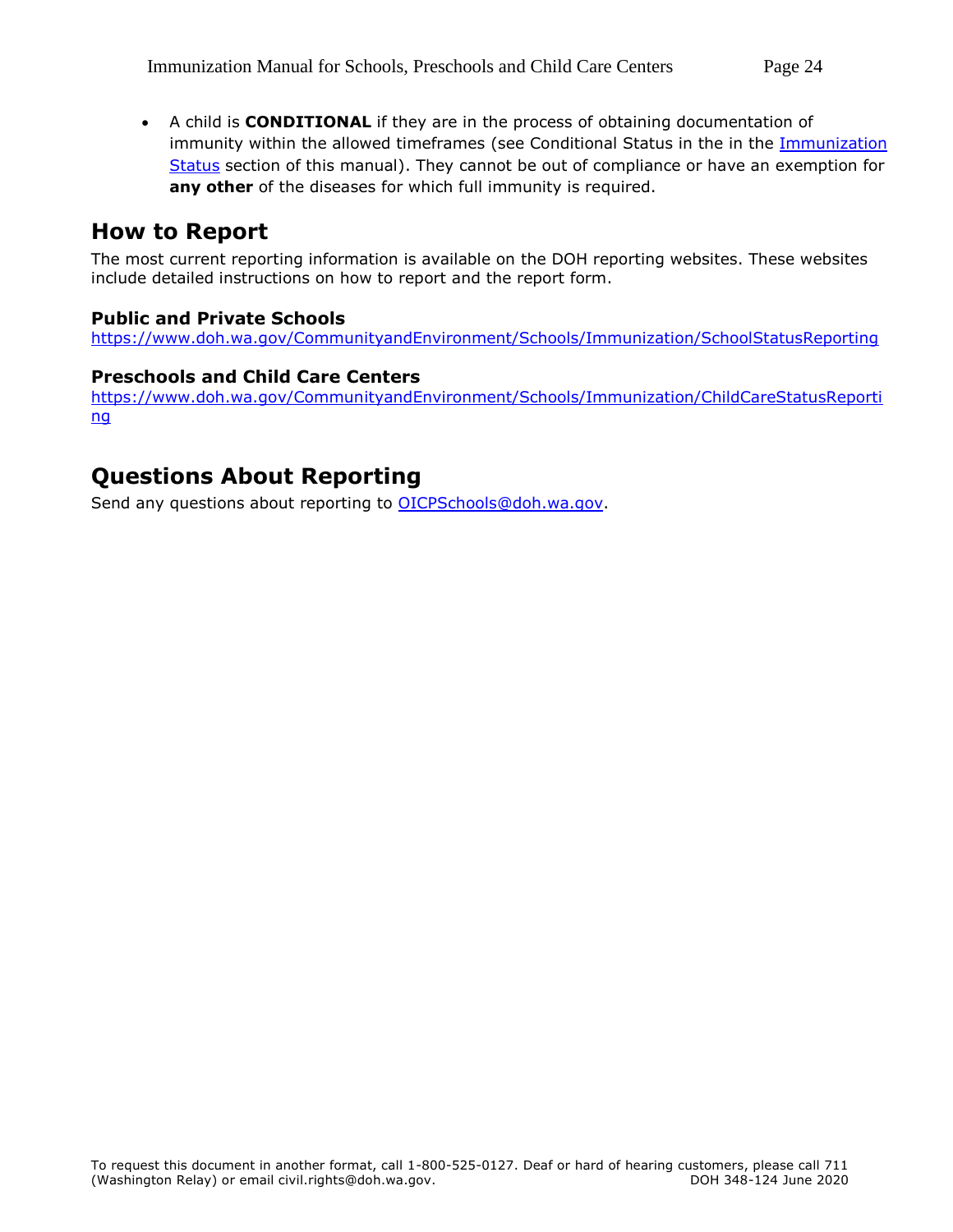## <span id="page-24-0"></span>**Required Parental Notification**

The notification rules state that schools, preschools, and child cares must notify parents or guardians of certain immunization-related information.

#### **Exclusion Notification- Student Exemption During an Outbreak**

#### [WAC 246-105-050](http://apps.leg.wa.gov/WAC/default.aspx?cite=246-105-050)

Parents or guardians of students with an exemption must be notified that their child may be excluded from school, preschool, or child care in the event of an outbreak of a vaccine-preventable disease for which their child has an exemption. This exclusion lasts for the duration of the outbreak. This information is included on the parent declaration section of the Certificate of Exemption.

#### **Exclusion Notification- Failure to Follow Immunization Requirements**

Schools must provide written notice to parents of their child's exclusion from school for failing to follow WA immunization requirements, per the following state laws:

- [WAC 392-380-050](http://apps.leg.wa.gov/WAC/default.aspx?cite=392-380-050) regarding parents/guardians of children in public school
- [WAC 180-38 050](http://app.leg.wa.gov/wac/default.aspx?cite=180-38-050) regarding parents/guardians of children in private school

#### **Disease and Vaccine – Required Notification to Parents**

[RCW 28A-210-080](http://apps.leg.wa.gov/RCW/default.aspx?cite=28A.210.080)

- Public Schools: Beginning with sixth grade entry, every public and private school shall provide parents and guardians with information about meningococcal disease and its vaccine and human papillomavirus disease and its vaccine at the beginning of every school year.
- Private Schools: Beginning with sixth grade entry, every private school in the state shall provide parents and guardians with information about human papillomavirus disease and its vaccine and notify parents that information on the human papillomavirus disease prepared by the department of health is available at the beginning of every school year.

#### **Sample Letters**

The Department of Health website for school and child care immunizations has a variety of sample letters for notifying parents. View the page at [www.doh.wa.gov/SCCI.](https://www.doh.wa.gov/SCCI)

- Notice of Missing Immunization on Enrollment
- Notice of Child's Conditional Immunization Status (Public & Private Schools)
- Notice of Exclusion for Immunization Noncompliance (Public Schools)
- Notice of Exclusion for Immunization Noncompliance (Private Schools)
- Meningococcal Disease (Public & Private Schools)
- Human Papillomavirus (HPV) (Public Schools)
- Human Papillomavirus (HPV) (Private Schools)
- Meningococcal & HPV (combination)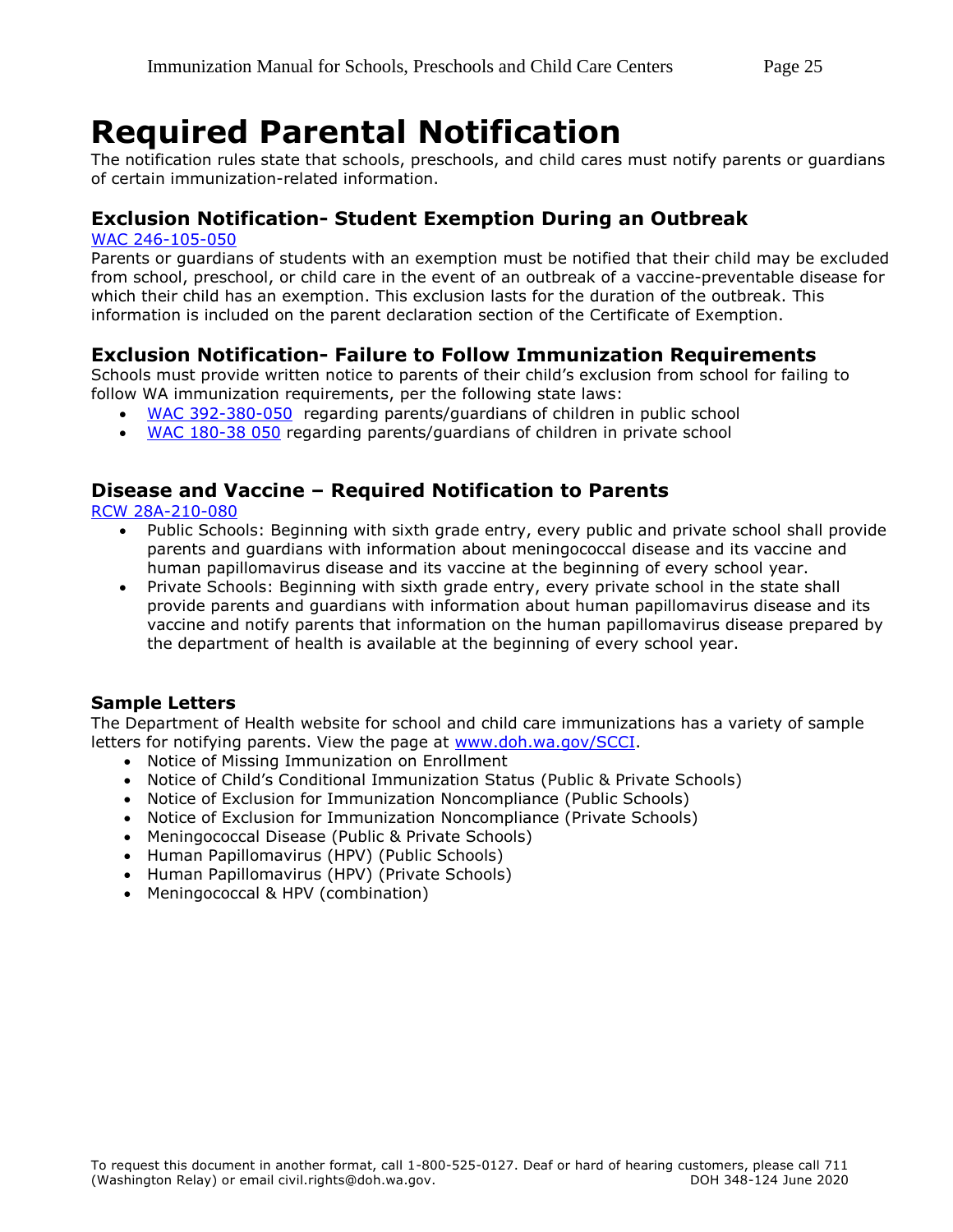## <span id="page-25-0"></span>**Washington State Immunization Information System (IIS)**

The Washington State Immunization Information System (IIS) [www.waiis.wa.gov](https://fortress.wa.gov/doh/cpir/iweb/) is a lifetime registry that keeps track of immunization records for people of all ages. The system is a secure, web-based tool for healthcare providers and schools. The IIS connects people who receive, administer, record, view and order vaccines in Washington.



## **School Module**

The School Module is a portal to the IIS that schools may use for immunization tracking and reporting. School nurses and staff use it to access their students' existing immunization records and enter medically verified historical immunizations that are missing in the IIS.

The School Module allows the user to see school-specific information and reports. It reduces the need for school staff to spend time entering immunization dates into a student information system that is separate from the IIS. It provides tools to quickly and accurately determine immunization compliance and identify vulnerable students during a disease outbreak. If immunization dates are missing in the IIS, a school nurse can enter medically verified immunization dates into the School Module, providing students with a complete immunization record that they can access throughout their lifetime.

There are many reasons why the School Module is beneficial for schools and public health. More information, including how to sign up free of charge is available on the School Module web page at [www.doh.wa.gov/schoolmodule.](https://doh.sp.wa.gov/sites/EXT/siw/School%20Immunization%20Doc%20Library/www.doh.wa.gov/schoolmodule)

## **Patient Privacy and the Immunization Information System**

The Immunization Information System must follow the Washington State Health Care Information Act [\(RCW 70.02\)](http://apps.leg.wa.gov/RCW/default.aspx?cite=70.02) as well as other state and federal laws that govern the use and sharing of health information. RCW 70.02 allows licensed healthcare professionals to exchange patient-specific healthcare information without patient or parental consent for these reasons:

- Providing, coordinating, or facilitating healthcare, and
- Preventing and controlling disease.

## **Accessing the IIS**

#### **School Districts, Private Schools, Head Start, ECEAP Programs and Child Care Centers** may

[access the Immunization Information System](https://www.doh.wa.gov/ForPublicHealthandHealthcareProviders/HealthcareProfessionsandFacilities/DataReportingandRetrieval/ImmunizationInformationSystem/ForSchoolsandEarlyLearningPrograms) as long as they have a licensed healthcare professional, such as a nurse, whose responsibilities include student immunization tracking and reporting. Schools can access the system in two different ways:

- View access allows schools to view immunization records and print a CIS.
- School Module access allows schools to view and enter any missing immunization records in the system. This Module also provides tools to help schools track student compliance with immunization requirements.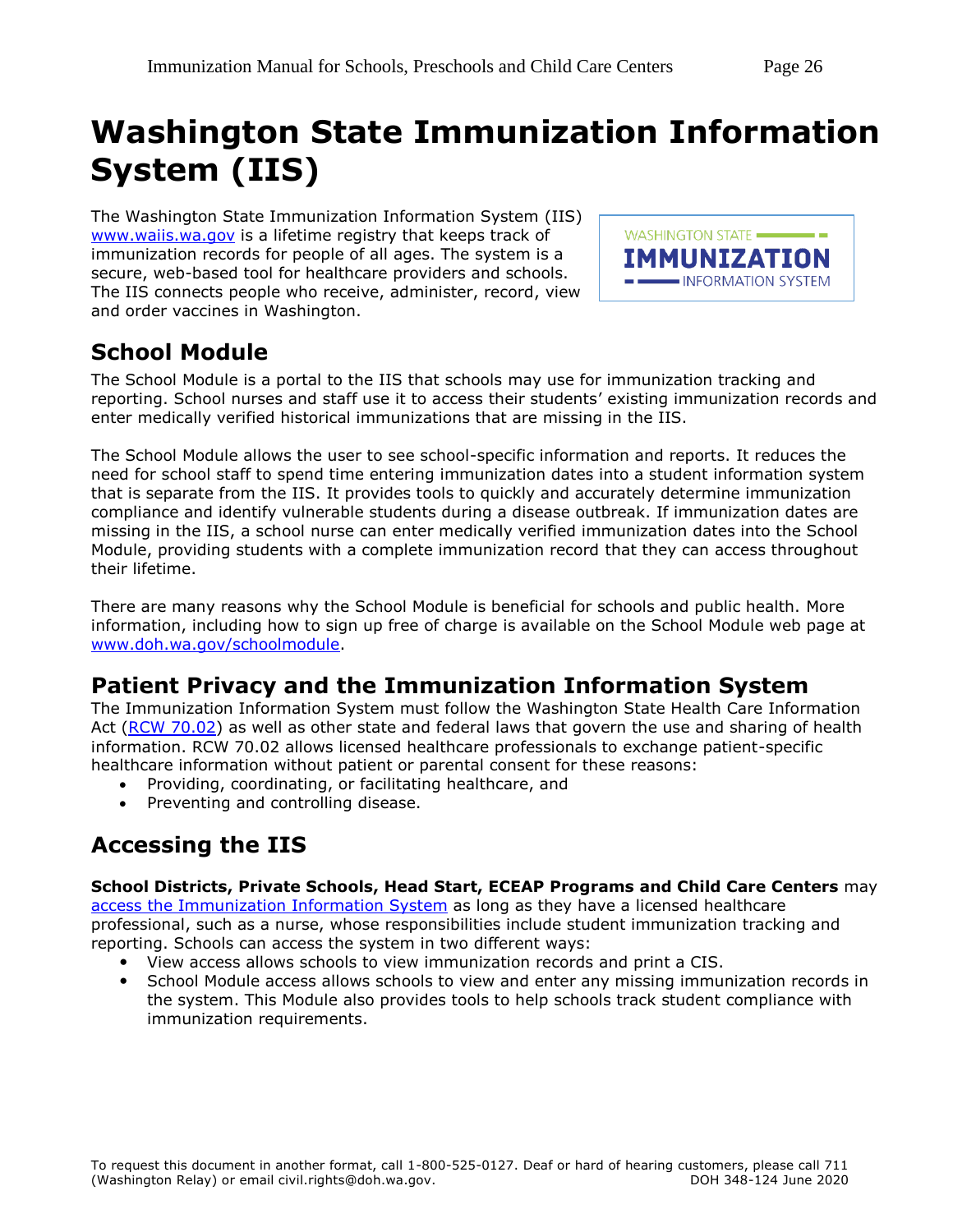#### **Getting Access to the IIS**

- Complete an Information Sharing Agreement (ISA). The school district superintendent or designee and the licensed healthcare professional (usually a nurse) must sign the agreement. There are two kinds of ISAs, a view only agreement and an information exchange agreement. The exchange agreement is for the IIS School Module. Information about the School Module is available at: [www.doh.wa.gov/SchoolModule.](http://www.doh.wa.gov/SchoolModule)
- Each person using the IIS must sign a Confidentiality Agreement a sample of which is included in the Information Sharing Agreement. The signed Confidentiality Agreement should be kept at the school or district office; do not send them to the Immunization Information System staff.
- Nurses can allow non-licensed staff to use the Immunization Information System to view immunization information and print a Certificate of Immunization Status (CIS). These staff members must also sign the Confidentiality Agreement.

More information including links to the Information Sharing Agreements can be found at: [http://www.doh.wa.gov/ForPublicHealthandHealthcareProviders/HealthcareProfessionsandFacilities/D](http://www.doh.wa.gov/ForPublicHealthandHealthcareProviders/HealthcareProfessionsandFacilities/DataReportingandRetrieval/ImmunizationInformationSystem) [ataReportingandRetrieval/ImmunizationInformationSystem.](http://www.doh.wa.gov/ForPublicHealthandHealthcareProviders/HealthcareProfessionsandFacilities/DataReportingandRetrieval/ImmunizationInformationSystem)

### <span id="page-26-0"></span>**MyIR**

MyIR is a consumer access portal that parents and guardians can use to view their child's immunization records securely online. Once registered for MyIR, parents or guardians can access their child's immunization records any time they are needed. They can also print the Certificate of Immunization Status for school and child care entry.

#### **How to Sign Up**

Step 1: Go to<https://wa.myir.net/register> to begin the sign-up process. Choose the Auto Match option and if the system finds an exact match, MyIR will send a verification code by either text or phone call. If an exact match is not found, MyIR will direct the user to Step 2.

Step 2: Fill out an [Authorization to Release Immunization Records \(PDF\)](https://www.doh.wa.gov/Portals/1/Documents/Pubs/348-367-IISAuthorizationForm.pdf) or an [Autorización para](https://www.doh.wa.gov/Portals/1/Documents/Pubs/348-367-IISAuthorizationFormSP.pdf)  [entregar documentos de vacunaciones \(PDF\)](https://www.doh.wa.gov/Portals/1/Documents/Pubs/348-367-IISAuthorizationFormSP.pdf) and check the box indicating the user wants to access their records online via MyIR. Mail, fax, or e-mail the form to:

Washington State Immunization Information System PO Box 47843 Olympia, WA 98504-7843 Fax: 360-236-3590 E-mail: [WAIISRecords@doh.wa.gov](mailto:WAIISRecords@doh.wa.gov)

Once the signed form is received, Office of Immunization and Child Profile staff will register the person in MyIR and send a temporary PIN and instructions on what to do next.

Questions can be directed to: 360-236-3595, 1-866-397-0337 or [WAIISRecords@doh.wa.gov.](mailto:WAIISRecords@doh.wa.gov)

#### **Resources for the IIS**

The IIS Training Portal has many helpful resources for using the IIS: [www.doh.wa.gov/TrainingIIS](http://www.doh.wa.gov/TrainingIIS)

Information about the School Module can be found here: [www.doh.wa.gov/SchoolModule](http://www.doh.wa.gov/SchoolModule)

For technical questions and account set-up if an Information Sharing Agreement is already in place, contact the IIS Helpdesk email: [WAIISHelpDesk@doh.wa.gov](mailto:WAIISHelpDesk@doh.wa.gov) or call 1-800-325-5599.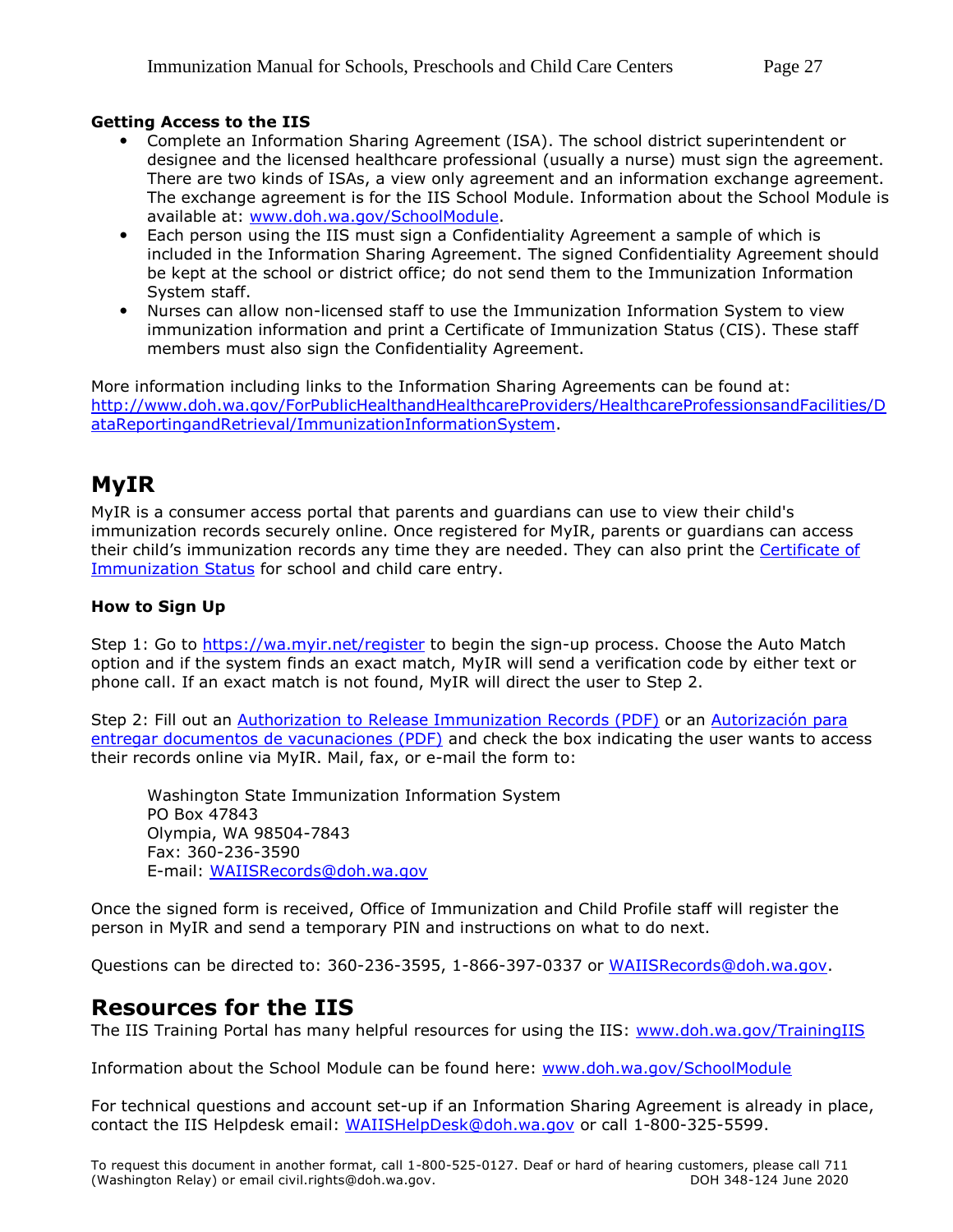## <span id="page-27-0"></span>**Disease Prevention and Control**

## **Reporting Notifiable Conditions**

School and child day care facilities, are legally required to notify public health authorities at their local health jurisdiction of suspected or confirmed cases of selected diseases or conditions. These are referred to as notifiable conditions. See [WAC 246-101](http://app.leg.wa.gov/wac/default.aspx?cite=246-101) for details. For more information about notifiable conditions, including a list of conditions and local health contact information see:



<https://www.doh.wa.gov/ForPublicHealthandHealthcareProviders/NotifiableConditions>

<https://www.doh.wa.gov/AboutUs/PublicHealthSystem/LocalHealthJurisdictions>

## **Disease Outbreaks**

The Health Officer of a local health jurisdiction has the authority to take all appropriate actions deemed to be necessary to control or eliminate the spread of the disease [WAC 246-110-020.](http://apps.leg.wa.gov/wac/default.aspx?cite=246-110-020) School and child care staff must follow the directives of the local health officer.

If an outbreak is declared:

- Cooperate with the local health department's directives.
- Identify students and staff exposed to the disease.
- Review immunization records to identify susceptible students and staff.
- Take action as directed to protect those who cannot be immunized against the disease.
- Communicate with parents, students and staff information provided from and as directed by the local health department.
- Contact your local health department to determine if susceptible students should be excluded until the danger of the outbreak passes. Find contact information here: <https://www.doh.wa.gov/AboutUs/PublicHealthSystem/LocalHealthJurisdictions>
- Review the Infectious Disease Control Guide for information about specific diseases: [www.k12.wa.us/HealthServices/pubdocs/InfectiousDiseaseControlGuide.pdf](http://www.k12.wa.us/HealthServices/pubdocs/InfectiousDiseaseControlGuide.pdf)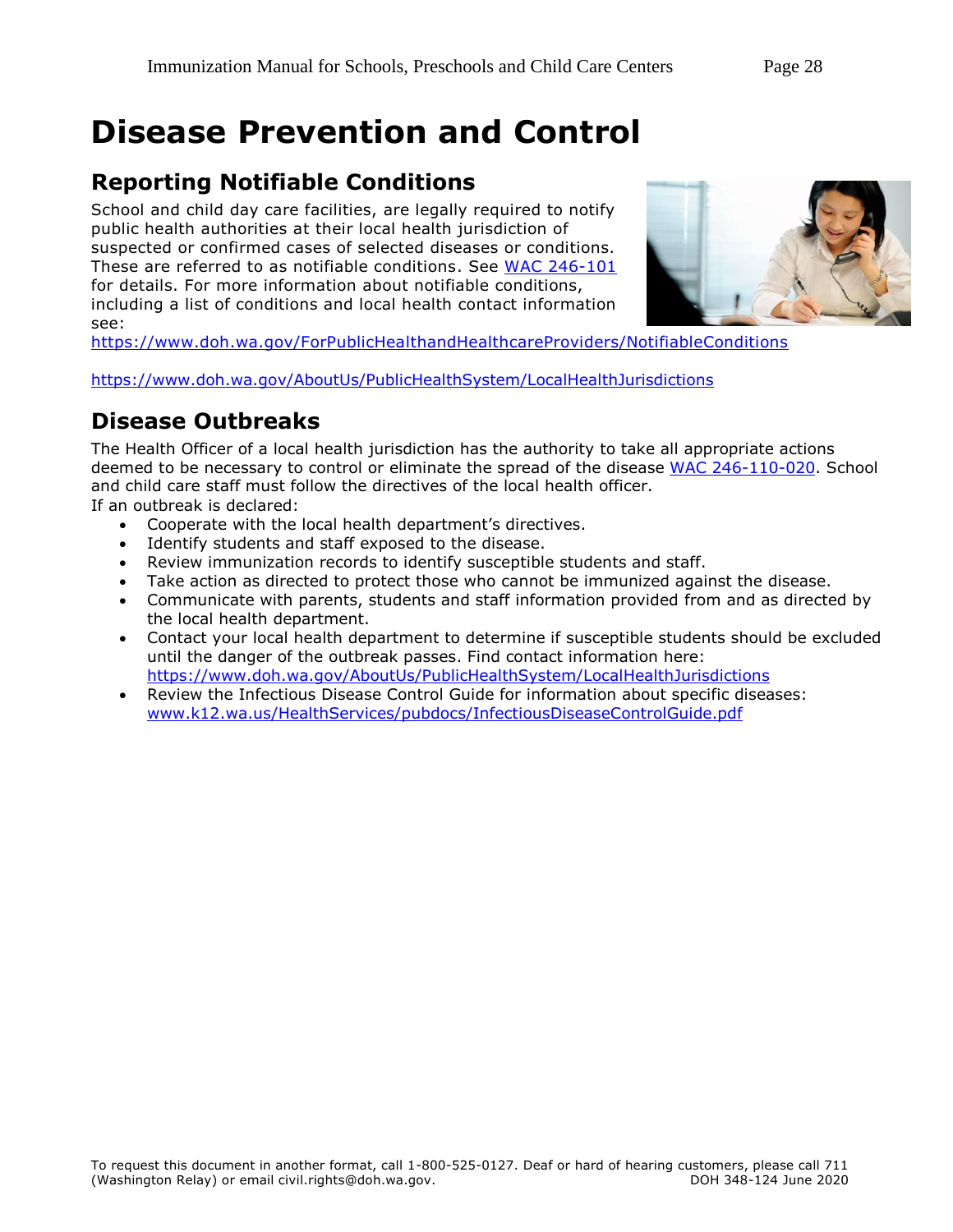## <span id="page-28-0"></span>**Vaccines for Staff**

## **Child Care Center Staff and Volunteers**

Staff and volunteers at a Child Care Center (including ECEAP and Head Start preschools) are required to provide specific immunization documentation to their facility (Chapter [43.216](http://app.leg.wa.gov/RCW/default.aspx?cite=43.216) RCW). They will need one of the following:

- An immunization record showing they received the MMR vaccine.
- Proof of immunity from measles through documentation of lab evidence of antibody titer.
- A health care provider's attestation of the person's history of measles sufficient to provide immunity against measles (the provider may consider [CDC guidance](https://www.cdc.gov/measles/hcp/index.html) regarding evidence of immunity including for those born before 1957).
- Written certification, signed by a health care practitioner, that the MMR vaccine is not advisable for the person.

## **School Staff**

While immunizations are not required for school staff, knowing a staff's immunization status can prepare schools in advance of a disease outbreak. Cases or outbreaks of diseases associated with the school must be reported to the local health department [\(RCW 28A.210.010](http://app.leg.wa.gov/rcw/default.aspx?cite=28A.210.010) and [WAC 246-101-420\)](http://app.leg.wa.gov/wac/default.aspx?cite=246-101-420). All susceptible staff not completely immunized or immune may be excluded from school at the direction of the local health officer.

Schools, preschools, and child cares must try to prevent the spread of disease for both children and staff. To do this, they should:

- Keep track of staff vaccinations or remind staff that they may need to provide their immunization records in the event of an outbreak.
- Promote vaccination for staff members in an effort to safeguard the school, preschool, and child care community.
- If directed by the local Health Officer, exclude susceptible staff members during an outbreak. Refer to your school or agency policies about whether staff can take sick leave when excluded.

| RECOMMIENDED TIMMUNIZATIONS TOT SCHOOL AND CHIND CALE STATE                                               |                                                                                                                                                                                                                                                                                                                                                                                                                                                            |                                                                                                                                                                                                                                                                                                                                                                                                                                                                                                                                                                    |
|-----------------------------------------------------------------------------------------------------------|------------------------------------------------------------------------------------------------------------------------------------------------------------------------------------------------------------------------------------------------------------------------------------------------------------------------------------------------------------------------------------------------------------------------------------------------------------|--------------------------------------------------------------------------------------------------------------------------------------------------------------------------------------------------------------------------------------------------------------------------------------------------------------------------------------------------------------------------------------------------------------------------------------------------------------------------------------------------------------------------------------------------------------------|
| <b>Vaccine</b>                                                                                            |                                                                                                                                                                                                                                                                                                                                                                                                                                                            |                                                                                                                                                                                                                                                                                                                                                                                                                                                                                                                                                                    |
|                                                                                                           | <b>Persons Born Before 1957</b>                                                                                                                                                                                                                                                                                                                                                                                                                            | Persons Born in or After 1957                                                                                                                                                                                                                                                                                                                                                                                                                                                                                                                                      |
| MMR<br>(Measles,<br>Mumps,<br>Rubella)<br>Required for<br>child care<br>center staff<br>and<br>volunteers | High risk: 2 doses of vaccine<br>are recommended for health<br>care personnel including school<br>nurses.<br>Those not at high risk are<br>generally considered immune<br>(US or foreign born). Vaccine is<br>not routinely recommended, but<br>1 dose may be given.<br>Testing is NOT necessary.<br>$\bullet$<br>However, if testing occurred<br>and the result is negative, 1 or<br>2 doses of MMR vaccine is<br>recommended depending on<br>risk level. | Staff should receive 1 dose of vaccine if<br>not at high risk<br>Staff should receive 2 doses of vaccine<br>if they are high risk. This includes<br>health care personnel, school nurses,<br>international travelers, and students<br>attending college.<br>• Vaccine is needed even with a history<br>of prior disease diagnosed by a<br>provider.<br>• No vaccine is needed if documentation<br>of blood test shows positive immunity.<br>No vaccination or testing is needed if<br>there is documentation of 1-2 doses of<br>MMR vaccine (based on risk level). |

The following immunizations are recommended for school and child care staff: **Recommended Immunizations for School and Child Care Staff**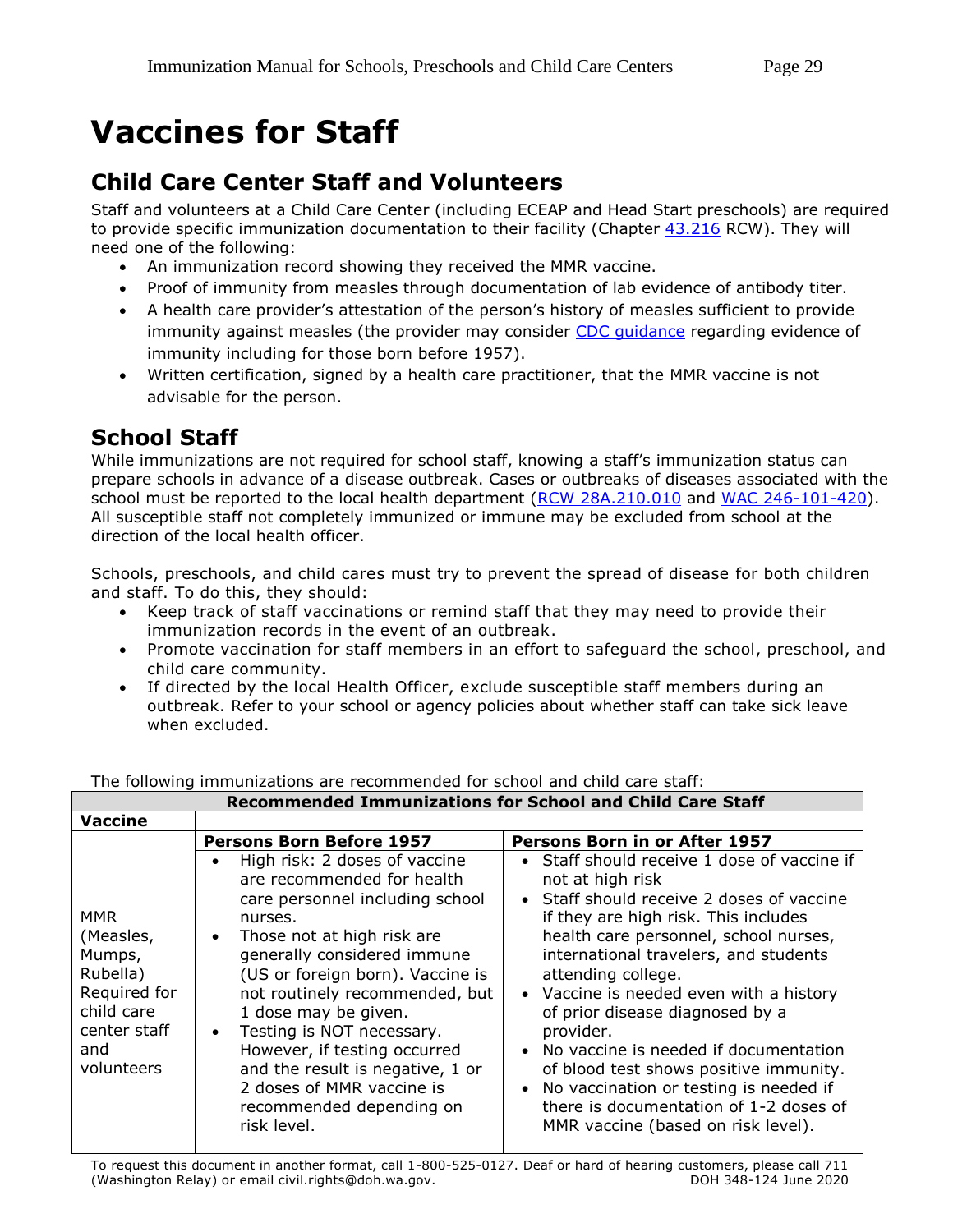| <b>Recommended Immunizations for School and Child Care Staff</b> |                                                                                                                                                                                                                                                                                                                                                                                                             |  |
|------------------------------------------------------------------|-------------------------------------------------------------------------------------------------------------------------------------------------------------------------------------------------------------------------------------------------------------------------------------------------------------------------------------------------------------------------------------------------------------|--|
| Varicella<br>(chickenpox)                                        | 2 doses of vaccine.<br>$\bullet$<br>If there is other evidence of immunity, no vaccine is needed. This includes:<br>Healthcare provider verification of chickenpox disease or herpes zoster<br>$\circ$<br>(shingles).<br>Persons born before 1980 (does NOT apply to healthcare personnel, pregnant<br>$\circ$<br>women, and immunosuppressed persons).<br>Blood test showing positive immunity.<br>$\circ$ |  |
| <b>Hepatitis B</b>                                               | Staff should receive 2 or 3 doses depending on which vaccine is used.<br>For more information about Labor and Industries rules about the hepatitis B<br>vaccine and potential occupational exposure to blood-borne pathogens, go to:<br>www.lni.wa.gov/safety/rules/chapter/823/                                                                                                                            |  |
| Tdap/Td                                                          | Staff should receive 1 dose of Tdap, then a Td booster every 10 years.<br>Pregnant women should get Tdap during EACH pregnancy, regardless of when the<br>last dose was received.                                                                                                                                                                                                                           |  |
| Influenza<br>(Flu)                                               | Annual influenza vaccine is recommended for everyone 6 months of age and older.                                                                                                                                                                                                                                                                                                                             |  |

The national Recommended Adult Immunization Schedule includes additional vaccines. For more information, recommendations, and correct immunization schedules, visit the Department of Health at [www.doh.wa.gov/YouandYourFamily/Immunization/Adult.aspx](http://www.doh.wa.gov/YouandYourFamily/Immunization/Adult.aspx)

### **Resources**

- **Recommended Adult Immunization Schedule**  English only [www.cdc.gov/vaccines/schedules/index.html](http://www.cdc.gov/vaccines/schedules/index.html)
- **Recommended Immunization Schedule for Health-Care Personnel** <https://www.cdc.gov/mmwr/preview/mmwrhtml/rr6007a1.htm>
- **Sample Staff Immunization History Form** [www.doh.wa.gov/SCCI](http://www.doh.wa.gov/SCCI)
- **Washington State School Directors' Association (WSSDA) Infection Control Policy and Procedure:** [www.wssda.org/Services/PolicyandLegal/FeaturedPolicies.aspx](http://www.wssda.org/Services/PolicyandLegal/FeaturedPolicies.aspx)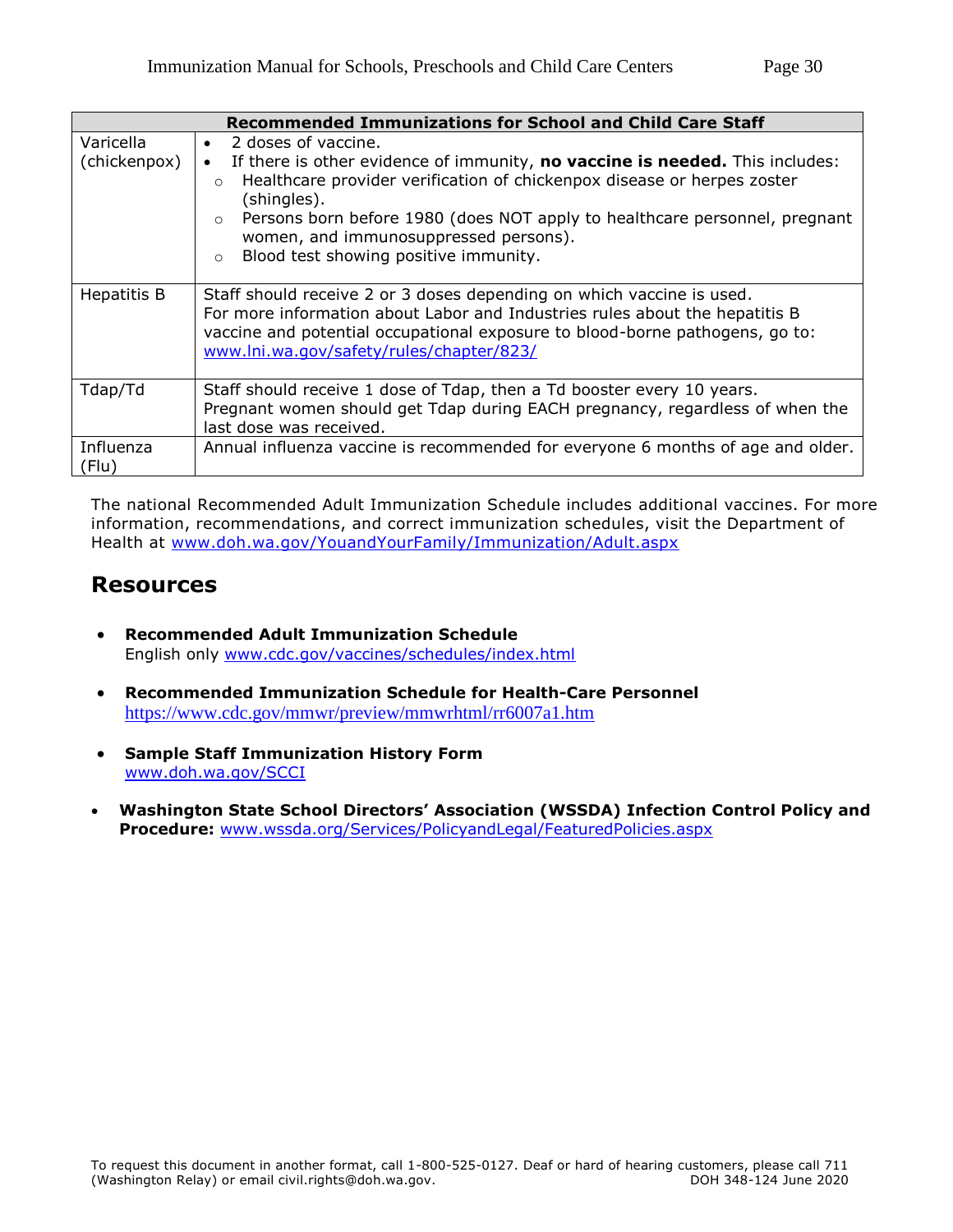## <span id="page-30-0"></span>**Additional Resources**

#### **Laws and Rules**

- **Preschool and Child Care**  [https://www.doh.wa.gov/YouandYourFamily/Immunization/SchoolandChildCare/ChildCareImmu](https://www.doh.wa.gov/YouandYourFamily/Immunization/SchoolandChildCare/ChildCareImmunizationLaws) [nizationLaws](https://www.doh.wa.gov/YouandYourFamily/Immunization/SchoolandChildCare/ChildCareImmunizationLaws)
- **School** https://www.doh.wa.gov/YouandYourFamily/Immunization/SchoolandChildCare/SchoolImmuniza **tionLaws**

#### **Department of Health - Office of Immunization and Child Profile Resources**

- **School and Child Care Immunization, including CIS, COE and Sample Letters etc.** [www.doh.wa.gov/SCCI](http://www.doh.wa.gov/SCCI)
- **CIS/COE Frequently Asked Questions** <https://www.doh.wa.gov/CommunityandEnvironment/Schools/Immunization/CertificateFAQs>
- **Conditional Status Frequestly Asked Questions** <https://www.doh.wa.gov/Portals/1/Documents/Pubs/348-679-ConditionalStatusFAQ.pdf>
- **Free Educational Materials** [www.doh.wa.gov/YouandYourFamily/Immunization/FormsandPublications.aspx](http://www.doh.wa.gov/YouandYourFamily/Immunization/FormsandPublications.aspx)
- **Local Health Jurisdiction Contact List** [www.doh.wa.gov/AboutUs/PublicHealthSystem/LocalHealthJurisdictions](http://www.doh.wa.gov/AboutUs/PublicHealthSystem/LocalHealthJurisdictions)

#### **Office of Superintendent of Public Instruction Resources**

 **Health Services - Immunizations** <http://www.k12.wa.us/HealthServices/Immunizations.aspx>

#### **Vaccine Resources**

- **Recommended Immunization Schedules** o Adults Aged 19 Years and Older:
	- [www.cdc.gov/vaccines/schedules/hcp/imz/adult.html](https://www.cdc.gov/vaccines/schedules/hcp/imz/adult.html)
	- o Children and Adolescents Aged 18 Years or Younger: [www.cdc.gov/vaccines/schedules/hcp/imz/child-adolescent.html](https://www.cdc.gov/vaccines/schedules/hcp/imz/child-adolescent.html)
- **CDC: Vaccines for Specific Groups** (adoptions, specific medical conditions): [www.cdc.gov/vaccines/spec-grps/default.htm](http://www.cdc.gov/vaccines/spec-grps/default.htm)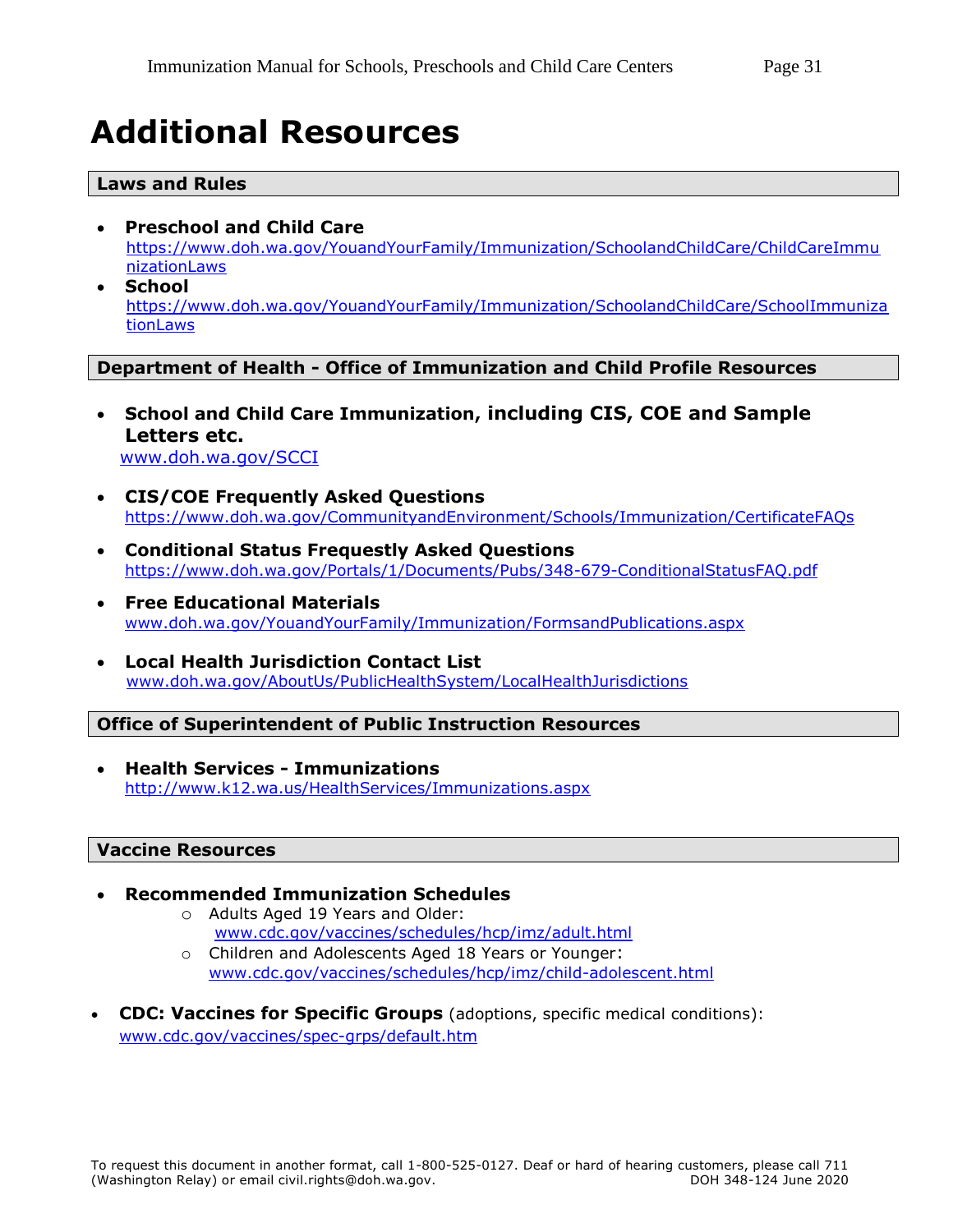#### **Vaccine Resources cont.**

- **Foreign Language Terms: Aids to translating foreign immunization records** [www.cdc.gov/vaccines/pubs/pinkbook/downloads/appendices/B/foreign-products-tables.pdf](http://www.cdc.gov/vaccines/pubs/pinkbook/downloads/appendices/B/foreign-products-tables.pdf)
- **Binational Immunization Resource Tool – USA/Mexico** [www.cdc.gov/vaccines/schedules/downloads/child/binational-schedule-pr.pdf](https://www.cdc.gov/vaccines/schedules/downloads/child/binational-schedule-pr.pdf)
- **Vaccine Abbreviations and Trade Names** [www.cdc.gov/vaccines/acip/committee/guidance/vac-abbrev.html](https://www.cdc.gov/vaccines/acip/committee/guidance/vac-abbrev.html)
- **Vaccine Acronyms and Abbreviations - General** [www.cdc.gov/vaccines/terms/acronyms.html](https://www.cdc.gov/vaccines/terms/acronyms.html)
- **Vaccine-Preventable Diseases** [www.doh.wa.gov/YouandYourFamily/Immunization/Diseases.aspx](http://www.doh.wa.gov/YouandYourFamily/Immunization/Diseases.aspx)
- **Vaccine Terms in Multiple Languages** [www.immunize.org/catg.d/p5122.pdf](http://www.immunize.org/catg.d/p5122.pdf)
- **Glossary of Immunization and Public Health Terms**  English only [www.doh.wa.gov/Portals/1/Documents/Pubs/348-269-](http://www.doh.wa.gov/Portals/1/Documents/Pubs/348-269-GlossaryImmunizationPublicHealthTerms.pdf) [GlossaryImmunizationPublicHealthTerms.pdf](http://www.doh.wa.gov/Portals/1/Documents/Pubs/348-269-GlossaryImmunizationPublicHealthTerms.pdf)
- **Pink Book: Epidemiology and Prevention of Vaccine-Preventable Diseases** [www.cdc.gov/vaccines/pubs/pinkbook/index.html](http://www.cdc.gov/vaccines/pubs/pinkbook/index.html)
- **Immunization Action Coalition – Ask the Experts** [www.immunize.org/askexperts/](http://www.immunize.org/askexperts/)
- **Find a Vaccine Clinic and Immunization Toolkits for School and Childcare** <https://immunitycommunitywa.org/levels-of-engagement/>